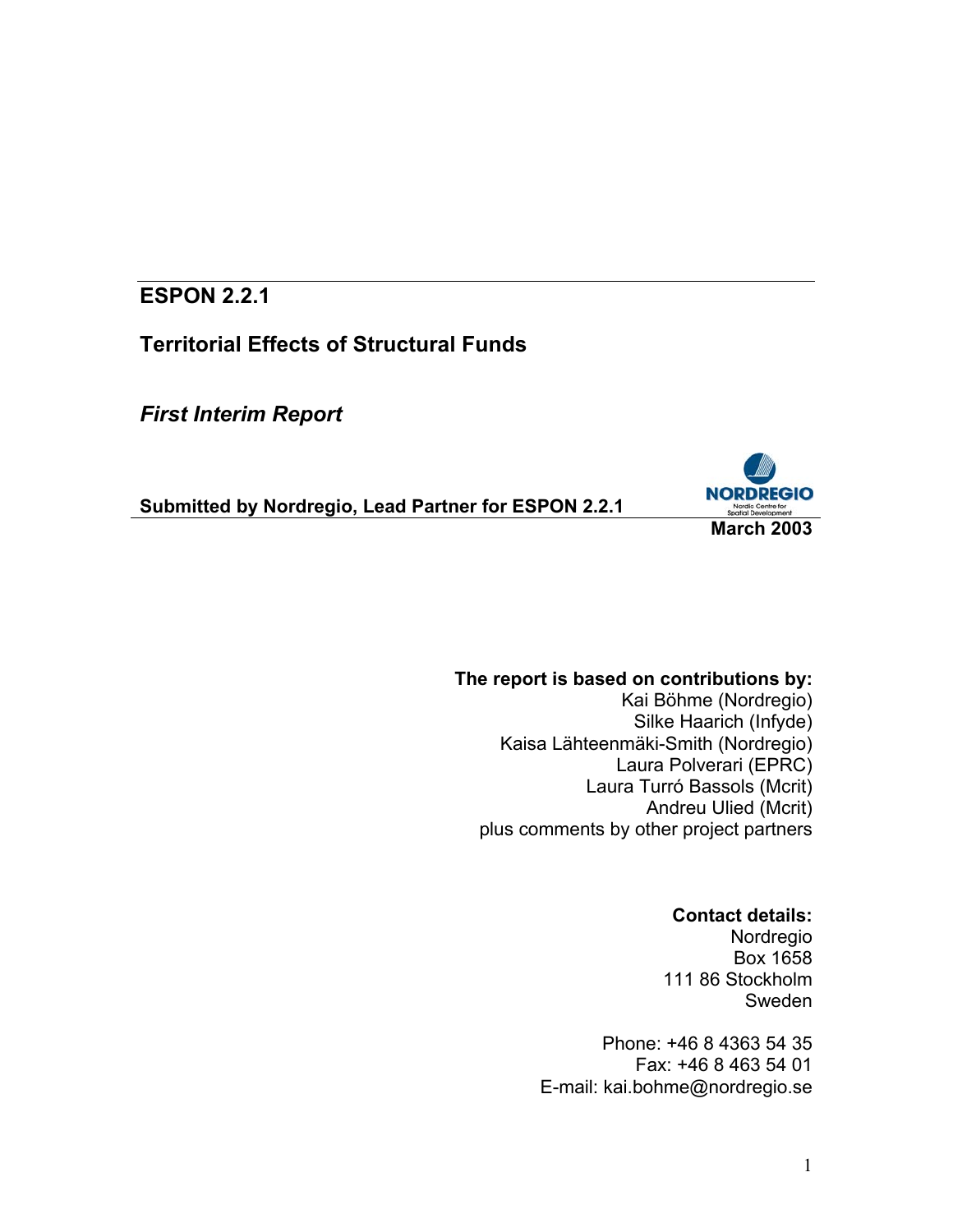# **ESPON 2.2.1 Project Partners**

#### **Nordregio – Nordic Centre for Spatial Development**

Box 1658; SE - 111 86 Stockholm; Sweden

#### **EPRC – European Policies Research Centre**

University of Strathclyde; 40 George Street; Glasgow G1 1QE; UK

#### **Mcrit sl**

Salvador Espriu 93; 08005 Barcelona; Spain

## **INFYDE – Información y Desarrollo, S.L.**

Avda. Zugazarte, 8 - 3ª Planta; 48930 Las Arenas – Vizcaya; Spain

#### **ITPS – Institute for Growth Policy Studies**

Box 574; 101 31 Stockholm; Sweden

### **University of Utrecht, Faculty of Geographical Sciences**

Dept. of Urban and Regional Planning; P.O.Box 80115; 3508 TC Utrecht; The Netherlands

#### **University of Hamburg-Harburg**

Working Group on City, Regional and Environmental Planning; 21071 Hamburg; Germany

#### **SYSTEMA – Systems Planning & Management Consultants SA**

5 Kolokotroni str; 15451 Athens; Greece

#### **Margaret Hall – Independent Consultant for GIS**

50, Rue Felix de Blochausen; L-1243 Luxembourg; Luxembourg (Grand-Duché)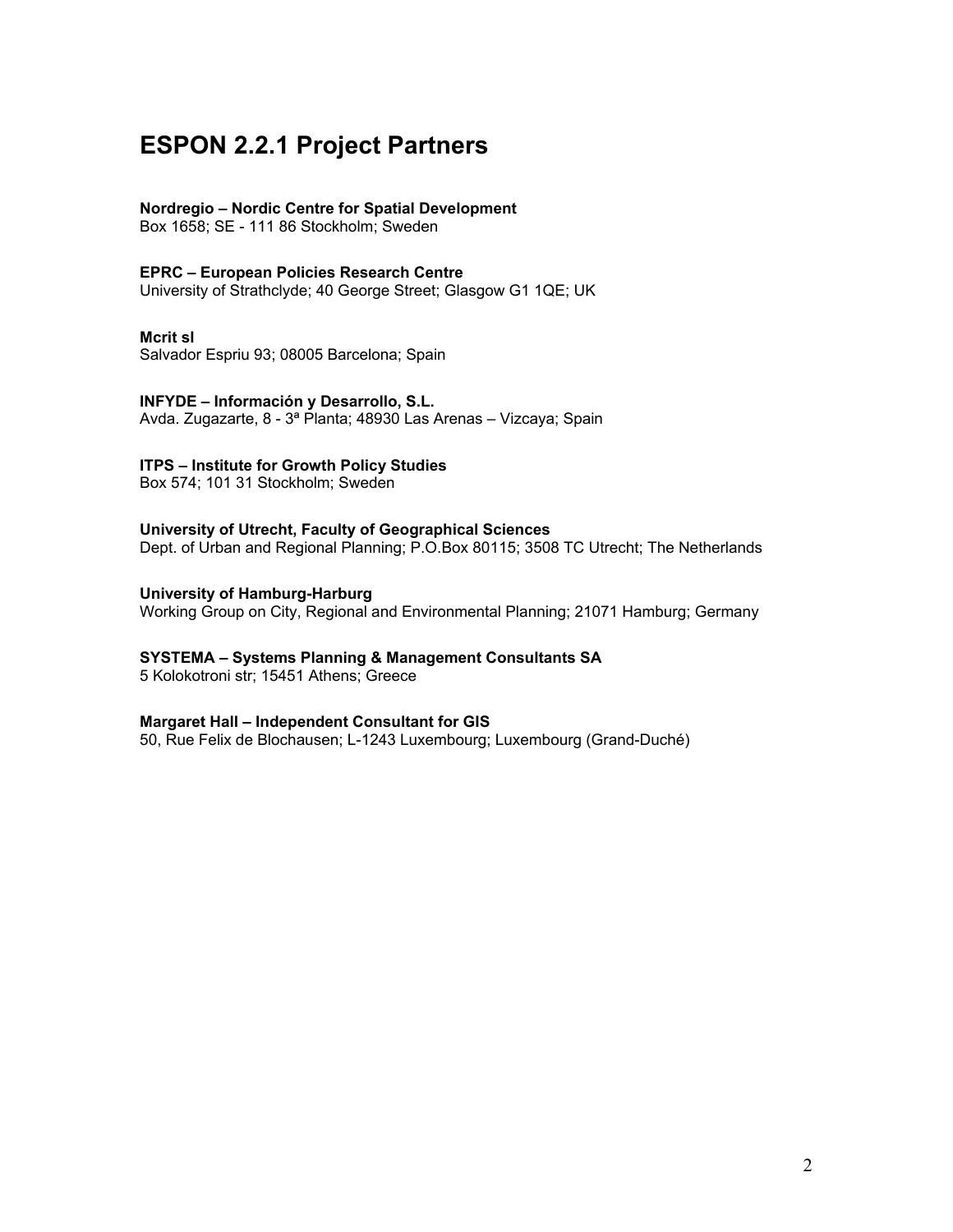# **Table of Contents**

| $\mathbf{1}$            |                                                                                      |  |
|-------------------------|--------------------------------------------------------------------------------------|--|
|                         | 1.1                                                                                  |  |
|                         | 1.2                                                                                  |  |
|                         | 1.3                                                                                  |  |
|                         |                                                                                      |  |
| $\overline{2}$          | POLICY CONCEPTS AND ANALYTICAL INSTRUMENTS FOR ANALYSING AND                         |  |
|                         | UNDERSTANDING THE TERRITORIAL IMPACT OF THE STRUCTURAL FUNDS  8                      |  |
|                         | 2.1                                                                                  |  |
|                         |                                                                                      |  |
|                         | 2.3 Defining the conceptual framework for analysis.                                  |  |
|                         |                                                                                      |  |
|                         |                                                                                      |  |
|                         |                                                                                      |  |
|                         |                                                                                      |  |
| $\overline{3}$          | TOWARDS AN HYPOTHESIS FOR THE ASSESSMENT OF THE TERRITORIAL                          |  |
|                         |                                                                                      |  |
| $\overline{\mathbf{4}}$ | REFERENCE FRAMEWORK FOR THE ANALYSIS: EUROPEAN SPATIAL                               |  |
|                         | DEVELOPMENT AND TERRITORIAL COHESION IN THE 21 <sup>ST</sup> CENTURY 22              |  |
| 5                       | THE GEOGRAPHY OF STRUCTURAL FUND INVESTMENT (1994-99):                               |  |
|                         |                                                                                      |  |
|                         |                                                                                      |  |
|                         | 5.2 Data gathering for each country, including all programmes with SF co-financing27 |  |
|                         | 5.3                                                                                  |  |
|                         | 5.4                                                                                  |  |
|                         |                                                                                      |  |
| 6                       |                                                                                      |  |
| $\overline{7}$          |                                                                                      |  |
|                         |                                                                                      |  |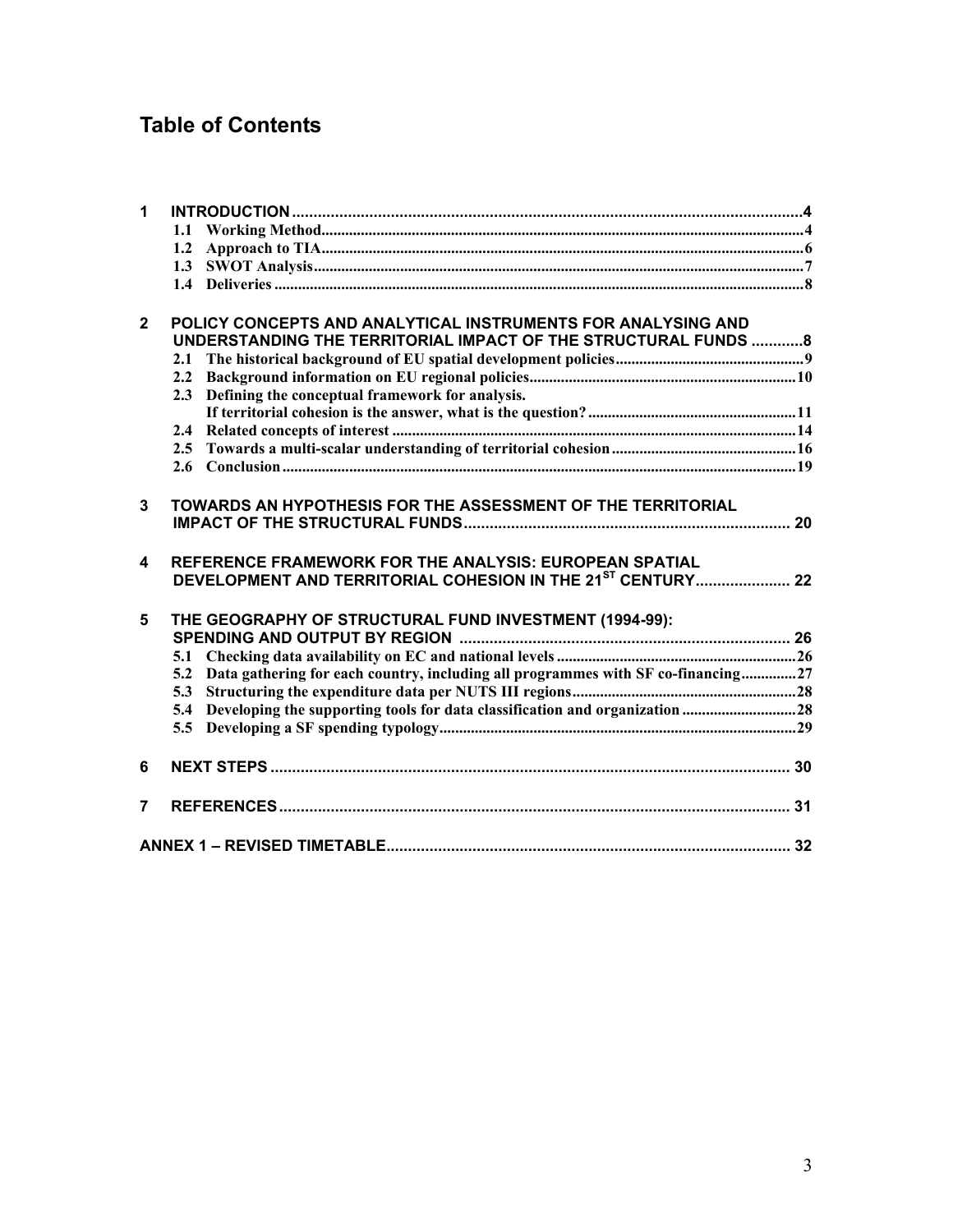## **1 Introduction**

This report is the First Interim Report of the ESPON project 2.2.1 on the Territorial Effects of the Structural Funds. The project commenced in January 2003 by initially concentrating on further elaboration of the working method and on the policy concepts relevant to the project.

These two aspects were the main topics of an intensive discussion during the first project team meeting in February 2003. Based on those discussions the various working packages have been taken forward.

This chapter gives a brief introduction to the methodology applied in this project and the initial answers to requests concerning Territorial Impact Assessment and SWOT-Analysis put forward by ESPON 3.1. Thereafter the deliverables of the project produced thus far, and the work carried out to date are presented.

As the results are meant to be policy relevant, the work needs to be rooted in recent policy aims and debates. Chapter 2 summarises the work and discussions of the ESPON 2.2.1 project on spatial policy aims and particularly the interpretation of the overall concept of "territorial cohesion".

Embedded in this discussion is the attempt to formulate a working hypothesis for the project. Chapter 3 provides an introduction to the work with the formulation of a working hypothesis based on a first metaevaluation. The final working hypothesis will be presented in the Second Interim Report.

The Terms of Reference and the addendum to the contract for this project stress that the first interim report should focus on the question of indicators and data. The report is supposed to contain proposals on indicators and necessary data including an assessment of the availability of data at Community level. This is done in chapters 4 and 5 of this report. Chapter 4 presents the transformation of the conceptual debate on overall policy aims into indicators describing spatial development in Europe. It is underlined that the emphasis of this project is not on collecting new data on this issue, but rather on drawing upon the results of ESPON strand 1 projects and particularly upon the ESPON 1.1.1 project on polycentric development. The 'core indicators' work carried out in this project is in the field of analysing the geography of Structural Funds spending. Accordingly the main effort and added value of the indicator and data work consists in the collection of data on Structural Fund spending at regional level. Chapter 5 describes the work carried out and the approach developed for mapping Structural Fund spending at, preferably, the NUTS III level. The first results of this will be presented in the Second Interim Report.

Chapter 6 presents the next steps to be carried out in the ESPON 2.2.1 projects. The focus of this chapter is on deliverables for the Second Interim Report, which can then be fed into the debate on the next Cohesion Report.

The entire report should be seen as a team effort contributed to by all of the project partners, under the leadership of Nordregio. Indeed, those partners who were not in charge of drafting certain sections have actively commented and enriched the debate with their insights.

## **1.1 Working Method**

The working method has been described in the tendering document. It has been stressed that the combination of the notions of economic, social and territorial cohesion is an important element in the approach, which means that one cannot look at territorial entities in isolation but rather one must consider their role in regional, national and European (or global) space. Exploring the implications of how to address the specific territorial challenges in the policies is an important feature of the project.

In accordance with the services proposed in the tender this has been further elaborated in Working Packages 1 and 2. In Working Package 1 the conceptual debate has lead to an improved understanding of the notion of "territorial cohesion" which will guide further work, especially within Working Packages 2 and 3. In Working Package 2, referring to the conceptual debate the work on the meta-evaluation leading towards the working hypothesis has begun, and the hypothesis will be formulated for the Second Interim Report. In Working Package 3, the conceptual is worked up into indicators describing European spatial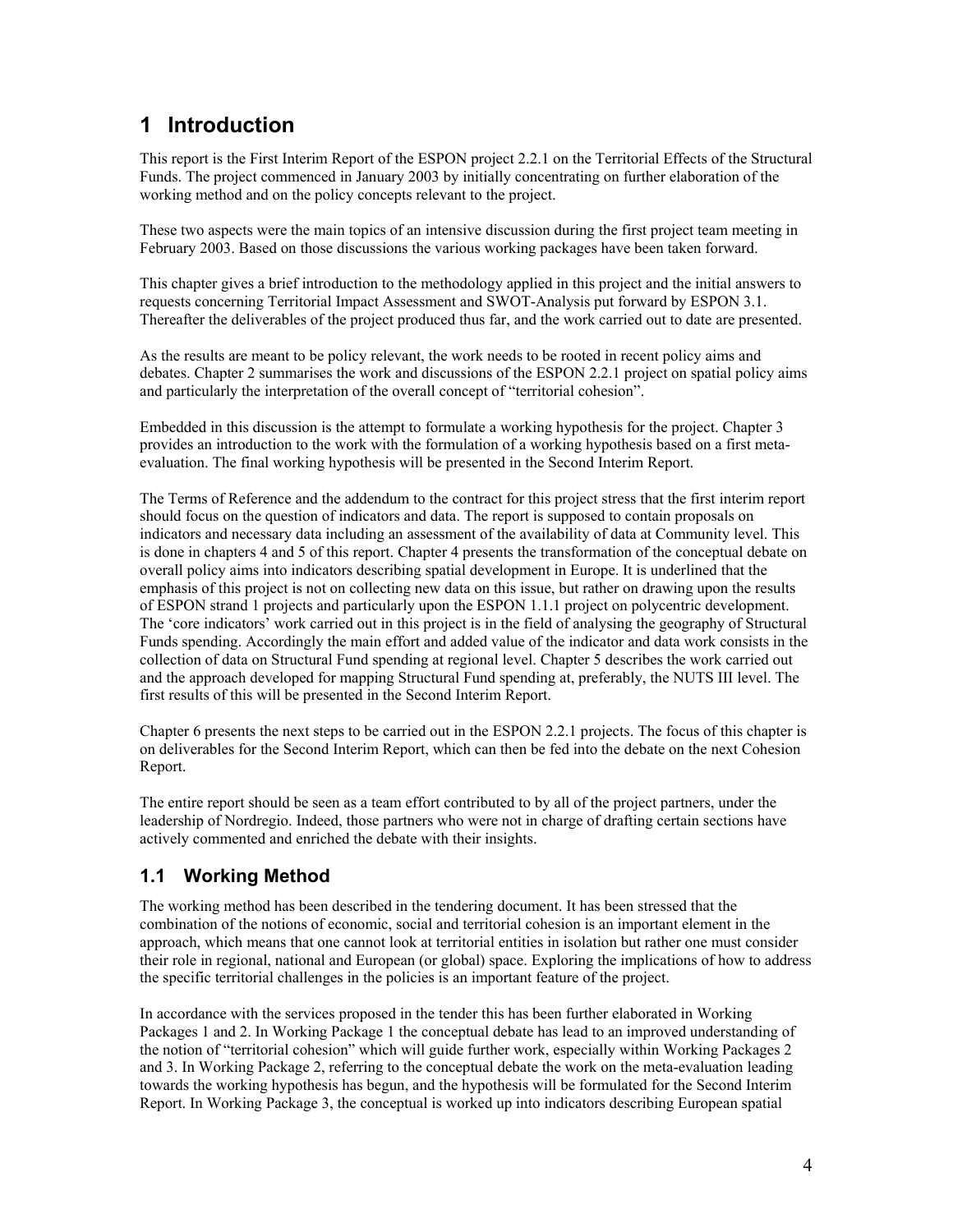development. The work of this Working Package, however, relies on the work of the ESPON strand 1 projects, as the focus of this project is in analysing the effects of the Structural Funds (i.e. not primarily on describing and analysing spatial development in Europe). Accordingly, Working Package 4 is one of core elements of this project. In order for us to be in a position to see this package deliver tangible results as early as the Second Interim Report, the work had to be started earlier than anticipated in the tender and initial investigations on data accessibility and fine tuning of the assessment method have already been carried out.



#### **WP 8 - Final Analysis: The Territorial Dimension of the Structural Funds**

#### **WP 9 - Development of Policy Recommendations**

#### **WP 10 - Information Sharing and Overall Co-ordination**

The territorial impact assessment of the Structural Funds will be approached from three directions:

**Territorial Development** 

Working Packages 3 and 4 deal mainly with analysis of the developments occurring across the European territory at the lowest level possible, where ongoing spatial development and the investments of Structural Funds will be mapped. The study team wishes to work closely with European statistical agencies as well as with the relevant national bodies. The range of available indicators is substantial, although most suffer from one or more failings when they are considered for application with regard to a trans-European study. Key indicators will be collected on a European level (EU, neighbouring and candidate countries).

**Governance and Policy Development**

Working Package 5 will partly draw upon the work carried out under Working Package 2, which address the policy dimension. This comprises the governance of the Structural Funds in the various countries as well as their conformity to national policies. The aim is to identify a set of potential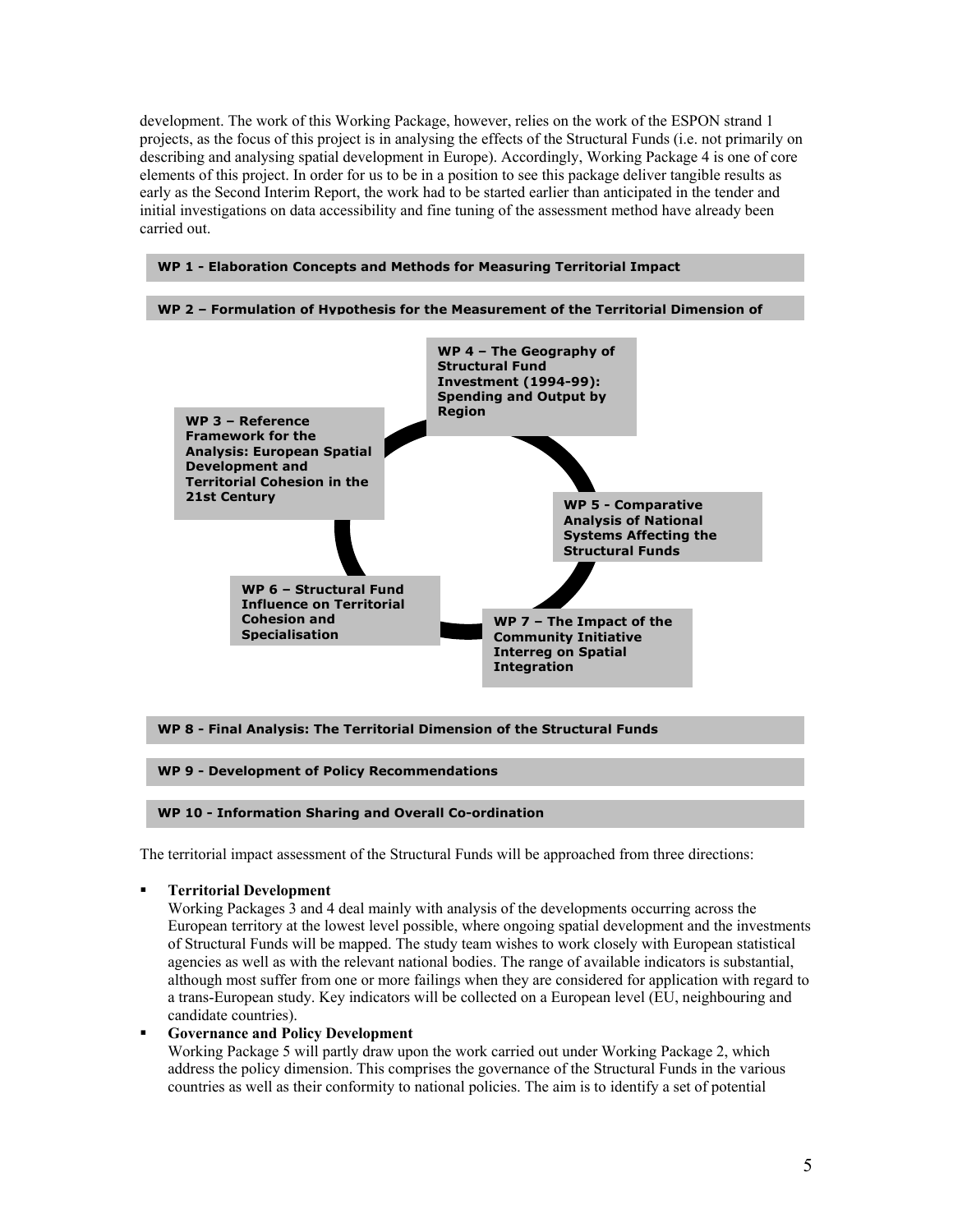typologies for spatial policies. Another aspect of this dimension is the influence of Interreg on the formation of trans-national macro-regions. This will be analysed in Working Package 7.

**Causal Links** 

Comparing actual spatial development to actual Structural Fund investment by region shows where development and investment coexist. However, it does not allow for conclusions on the causal links between them. In order to pin down the territorial effects of the Structural Funds, a number of hotspots and cold spots will be analysed with regard to their causal effects. This work will be carried out in Working Package 6. These efforts will result in a typology being drawn up at the European level.

The integration of this ESPON project in the wider ESPON context is important to the project team. Therefore, the project team has worked to cultivate active relations to the ESPON project 1.1.1 on polycentric development, ESPON project 1.1.2 on rural-urban relations, the ESPON project 2.2.2 on the territorial effects of pre-accession aid, the ESPON project 2.2.3 on the territorial effects of the Structural Funds in urban areas and the ESPON project 3.1 on the overall co-ordination of ESPON. At a later stage active contact with ESPON clients and policy makers is also envisaged in order to contest the policy relevance of the results envisaged by this ESPON project.

## **1.2 Approach to TIA**

The ESPON co-ordination project 3.1 has asked us to answer a number of questions on the approach to Territorial Impact Assessment (TIA) followed in this project. Most of the questions, are answered in the course of this First Interim Report, or will be issues for the Second Interim Report. In the following we try to briefly summarise the answers to the various questions:

#### **First answers on the ESPON 3.1 "TIA Questionnaire"**

#### **Scoping**

| осорше<br>1) What is causing<br>impacts                               | The project assesses impacts caused by Structural Funds interventions, i.e. EU<br>funding and matching national co-funding. The project team is aware that these<br>cannot be assessed in an isolated fashion. Thus attention will also be paid to<br>national policies and the influence of Structural Funds policy on national and<br>regional organisation and policy formulation.<br>As these factors are not the main driving forces for spatial development in certain<br>cases additional aspects may be taken into consideration. |
|-----------------------------------------------------------------------|-------------------------------------------------------------------------------------------------------------------------------------------------------------------------------------------------------------------------------------------------------------------------------------------------------------------------------------------------------------------------------------------------------------------------------------------------------------------------------------------------------------------------------------------|
|                                                                       |                                                                                                                                                                                                                                                                                                                                                                                                                                                                                                                                           |
| 2) What is changed by<br>the intervention                             | The answer to the question of what has changed by the intervention will be in the<br>final outcome of the project. However, an initial hypothesis will be presented in<br>the Second Interim Report.                                                                                                                                                                                                                                                                                                                                      |
| 3) Which territorial<br>level of observation?                         | The intention is to collect data at the lowest geographical level possible. For the<br>overall European analysis it is anticipated that this will predominantly take place<br>at NUTS III level, in certain cases it may turn out that NUTS II must be accepted.<br>For the analysis of hotspots and cold spots, however, more detailed data will be<br>needed.                                                                                                                                                                           |
| 4) What has happened,<br>what may happen in<br>future?                | The answer to the question on what has happened or may happen in future will<br>be in the final outcome of the project. However, an initial hypothesis will be<br>presented in the Second Interim Report.                                                                                                                                                                                                                                                                                                                                 |
| Analysing<br>5) What output is<br>registered, measured,<br>appraised? | The answer to the question of the output registered will be in the final outcome of<br>the project. The baseline for this discussion is the spending of Structural Fund<br>money mapped at the regional level (cf. chapter 5). A first hypothesis will be<br>presented in the Second Interim Report.                                                                                                                                                                                                                                      |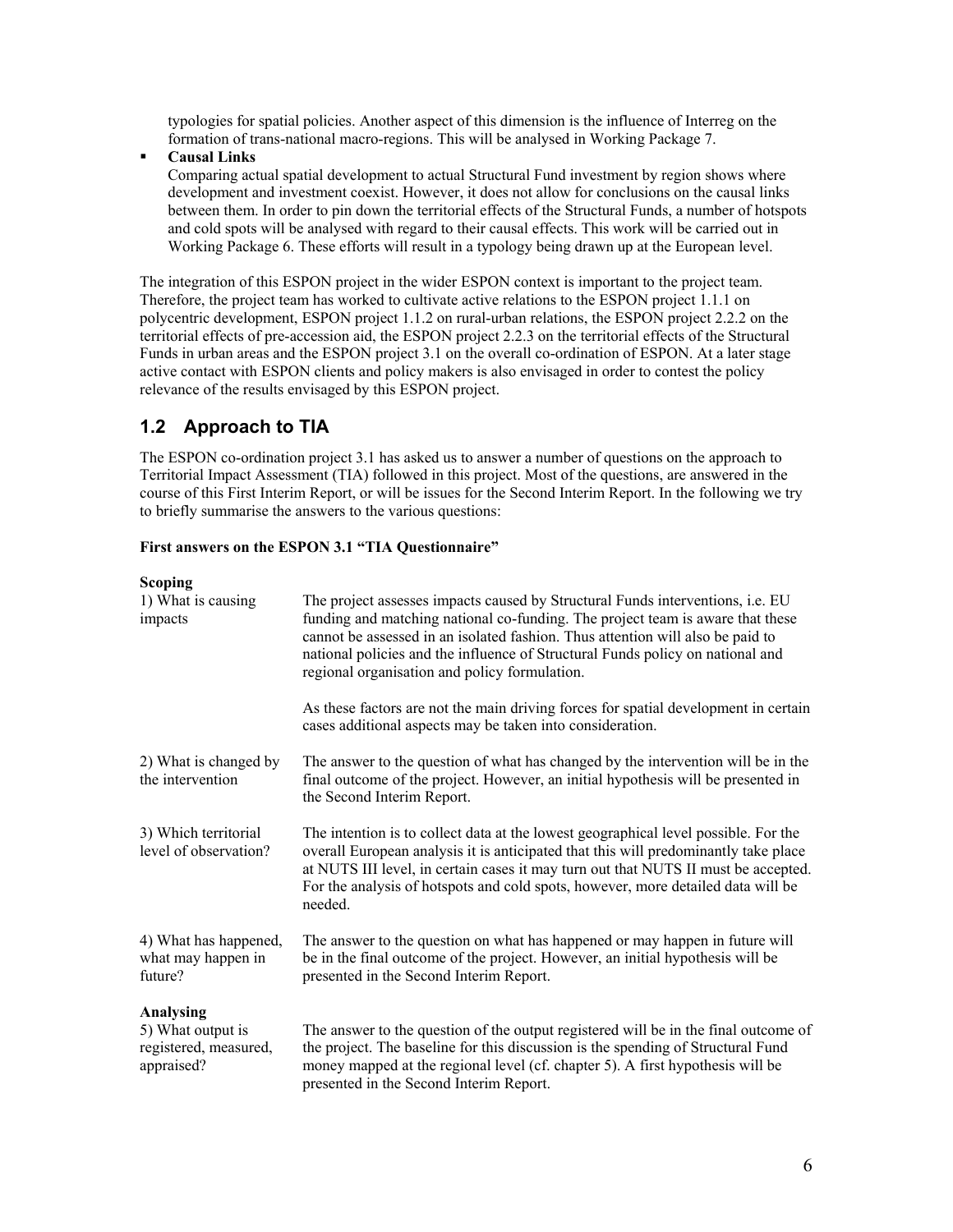| 6) What is the topic<br>described, and by<br>which indicators?   | The answer to the question of the topic described will be in the final outcome of<br>the project. A core issue is the measurement of Structural Fund spending mapped<br>at the regional level (cf. chapter 5). However, initial results will be presented in<br>the Second Interim Report.                                                                                                                                                                                                                                                                           |
|------------------------------------------------------------------|----------------------------------------------------------------------------------------------------------------------------------------------------------------------------------------------------------------------------------------------------------------------------------------------------------------------------------------------------------------------------------------------------------------------------------------------------------------------------------------------------------------------------------------------------------------------|
| 7) Which goals are<br>referred to?                               | The main policy goals referred to are "territorial cohesion", "balanced<br>development", "spatial integration" and "endowment", cf. also chapter 2 of this<br>report.                                                                                                                                                                                                                                                                                                                                                                                                |
| 8) How is the analysis<br>performed?                             | The basic approach consists of mapping Structural Funds spending at the<br>regional level and comparing this to various maps on spatial development also at<br>the regional level. Based on this, an initial typology of regions shall be<br>developed. In a second step the causality between Structural Fund spending and<br>spatial development shall be investigated by means of a number of case studies.                                                                                                                                                       |
|                                                                  | For further information see the discussion on method in chapter 1.1 of this report<br>and the descriptions of Working Packages 6 and 8 in the tender.                                                                                                                                                                                                                                                                                                                                                                                                                |
| Concluding<br>9) What is the concept<br>of "territorial" applied | What makes territorial development policies unique is their holistic<br>understanding of convergence and cohesion and the linkages between the micro<br>and macro levels in the analysis. As argued by Pezzini "territorial development<br>polices represent a new frontier in the search for sustainable growth, convergence<br>and cohesion, an indispensable complement to traditional macroeconomic and<br>structural policies." (Pezzini 2003, 1)                                                                                                               |
|                                                                  | Accordingly, the concept of territory is understood here as a cross-sectoral<br>approach to space, which is $-$ in distinction to spatial/space $-$ characterised by<br>clearly defined borders.                                                                                                                                                                                                                                                                                                                                                                     |
| 10) What do the results<br>look like?                            | These results are anticipated:<br>A typology of key facts regarding regional development and Structural<br>$\bullet$<br>Funds investments<br>A typology of the national and European policy influences on territorial<br>$\bullet$<br>cohesion<br>An overview of the territorial effects of the Structural Funds in the<br>$\bullet$<br>future territory of the EU<br>Policy recommendations as a basis for the future of the Structural<br>$\bullet$<br>Funds, including thematic recommendations and recommendations on<br>institutional settings and instruments. |

(For further information cf. tender Working Packages 8 and 9.)

## **1.3 SWOT Analysis**

In addition to the questionnaire on the method applied for Territorial Impact Assessment, the ESPON coordination project 3.1 also requested that we deliver a SWOT analysis in the course of the First, Second or Third Interim Report.

As work thus far has concentrated predominately on the conceptual and methodological aspects of the project, it was decided to answer the request on a SWOT analysis in the Second or Third Interim Report.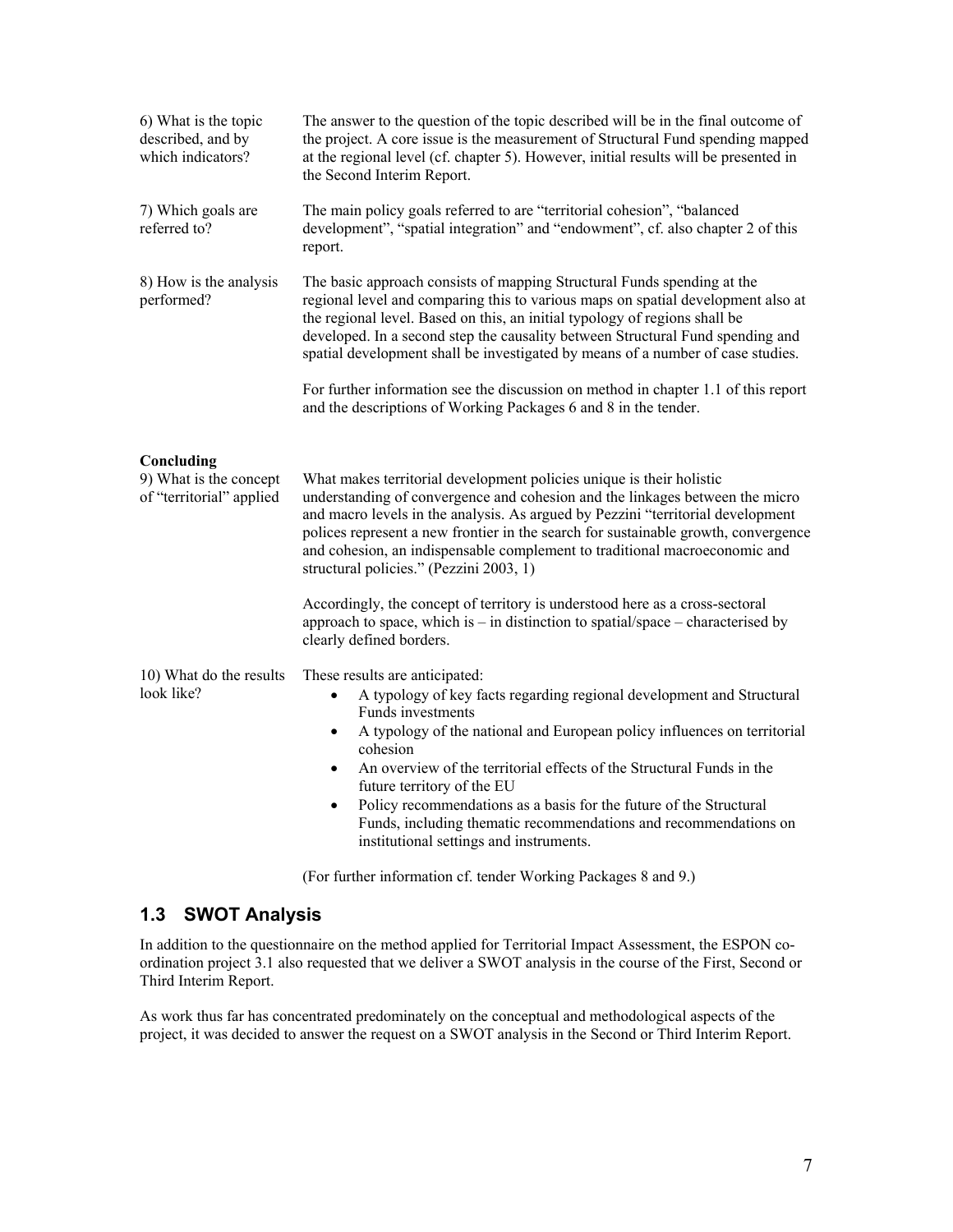## **1.4 Deliverables**

Thus far the project is proceeding in accordance with the timetable presented in the tender, as regards Working Package 4 the project is ahead schedule.

For the First Interim Report deliverables were anticipated for Working Package 1:

- 1. Analysis of spatial policy concepts put forward in the ESDP and in the  $2^{\overline{n}d}$  Cohesion Report, such as "territorial cohesion" and "balanced development".
- 2. Method for Territorial Impact Assessment of EU policies.
- 3. Set of indicators for measuring territorial effects and territorial cohesion 9

All three planned deliverables have been achieved in accordance with the tender and the timetable presented in the tender:

- 1. The conceptual debate necessary for the project is reflected in chapter 2 of this report.
- 2. The working method for this project was discussed during the first project meeting and necessary further elaborations of the approach presented in the tender have been discussed. Based on these discussions a more detailed time schedule for the project has been elaborated which is presented in the annex of this report.
- 3. Based on the conceptual work, an initial set of indicators for measuring and describing European spatial development and territorial cohesion have been elaborated. These are presented in chapter 4 of this report.

In addition, the collection of data on Structural Fund spending at regional level has been prepared.

In conclusion, the tasks required in the addendum to the contract have been achieved. Proposals on indicators and necessary data incl. assessments if of the availability and comparability of data at Community level are presented in chapters 4 and 5 of this interim report.

# **2 Policy Concepts and Analytical Instruments for Analysing and Understanding the Territorial Impact of the Structural Funds (Working Package 1)**

In order to assess the territorial impacts of the Structural Funds, it is necessary to take spatial policy aims as a point of reference. Taking into consideration that the Structural Funds are an integral part of European cohesion policy and that the ESDP aims at adding a territorial dimension to this, the concept of territorial cohesion seemed to be a logical point of departure.

The debate has however shown that the concept of territorial cohesion as e.g. put forward in the  $2<sup>nd</sup>$ Cohesion Report is encumbered with a number of challenges regarding any attempt to operationalise it. Within the ESPON framework, a number of debates have already taken place on this issue. This chapter aims to summarise the main arguments of these debates in order to contribute to a constructive debate on the operationalisation of the ideas behind territorial cohesion and to the development of a framework for discussing the territorial impacts of the Structural Funds.

In so doing we first briefly provide some background information on EU spatial development policies (section 1) and on EU regional policies (section 2). Thereafter we approach the concept of territorial cohesion (section 3) reflecting the various strands of the discussion (e.g. ESDP, SF, Cohesion Report). Given the certain level of criticism as regards the cohesion concepts, related concepts such as "spatial integration" and "endowment" are also briefly discussed (section 4). Having discussed territorial cohesion and balance etc. in rather abstract terms, the discussion will then turn to the question of the geographical scale in question (section 5). Finally the chapter will conclude with some remarks (section 6) that point towards the discussion of indicators addressed in the next chapter.

 $\checkmark$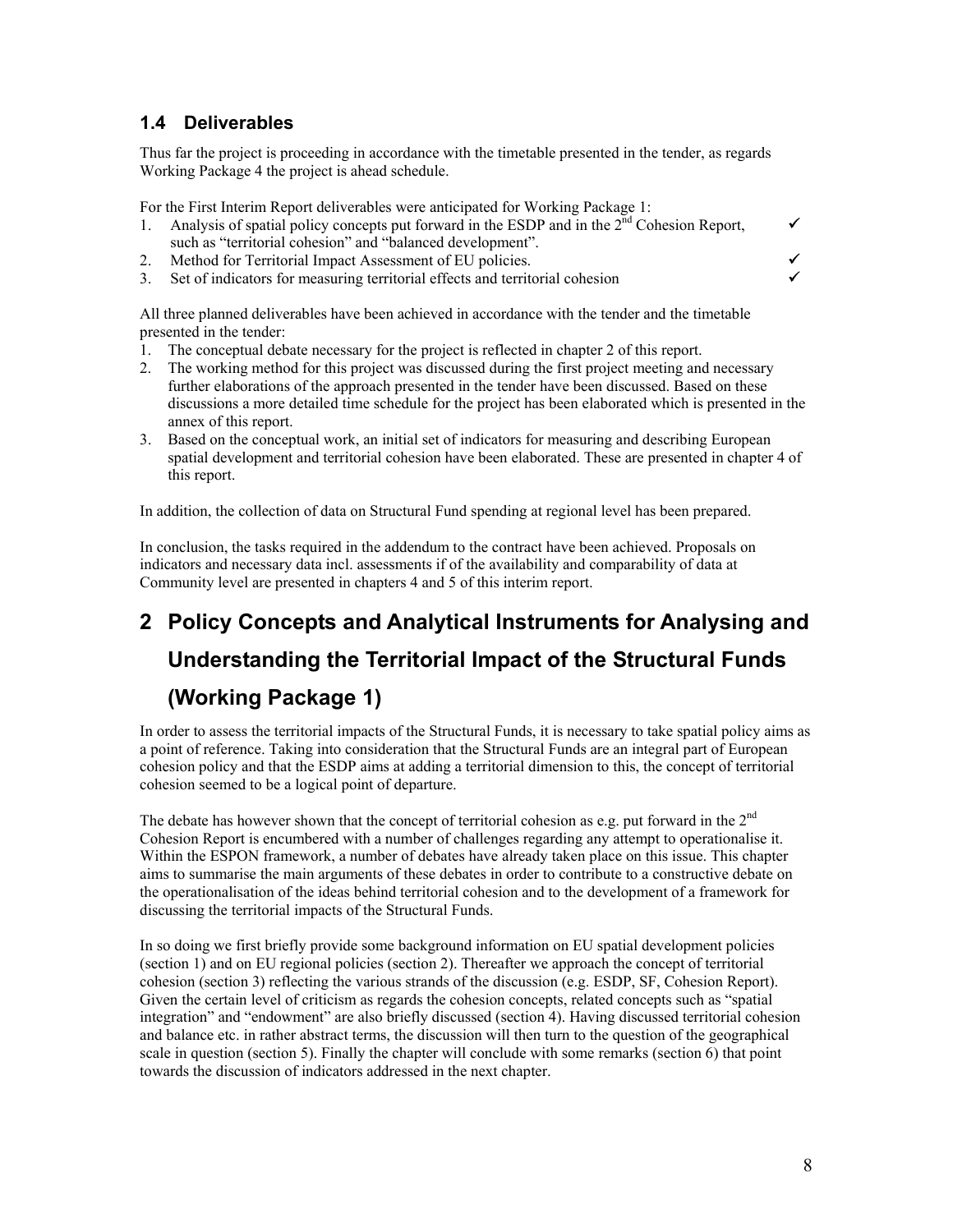## **2.1 The historical background of EU spatial development policies**

Before addressing the concept of territorial cohesion, we will briefly address some aspects of the history of spatial policy at the European level.

European spatial policy is a fairly recent phenomenon. Since the 1960s the Council of Europe has stood as the principal international forum for the promotion of European regional planning theory. In many respects, it is the discussions carried out at the pan-European level under the auspices of the CEMAT (the European Conference of Ministers responsible for regional planning) that have paved the way for a genuine spatial development policy debate at the EU level<sup> $I$ </sup>, culminating in the adoption of the European Spatial Development Perspective (ESDP).

Integral to this process have been the numerous attempts to conceptualise the European space. The first example was the well-known image produced by Keeble in the late seventies, which visualises the so-called "Centre and periphery" development paradigm. Keeble's map represented the level of economic integration of each country, calculated simply in terms of geographic distance to other countries and relative trade.



The territorial polarisation tendencies reflected by the rather descriptive policy images focusing on the centre-periphery dimension of Europe, are increasingly seen as factors hampering economic development in Europe. More recent spatial policy aims, not least those expressed in the ESDP, attempt to deploy a counterweight to traditional coreperiphery-thinking, and aim at opening up the entire European territory for strengthening economic development in Europe. This is illustrated in spatial policy ideas such as "balanced spatial development" or "polycentric urban systems".

The new policy paradigms predominantly involve a strong cross-sectoral or integrative dimension.

l



Fig.1 Keeble: Centre and periphery Fig. 2 Blue Banana: Reclus: Corridors and Axis



Fig.3 ESDP Polycentric aim. Vignette by Volker Smidt (SPESP)

<sup>&</sup>lt;sup>1</sup> The 1984 landmark European Regional/Spatial planning Charter was adopted at the  $6<sup>th</sup>$  CEMAT in Torremolinos, Spain.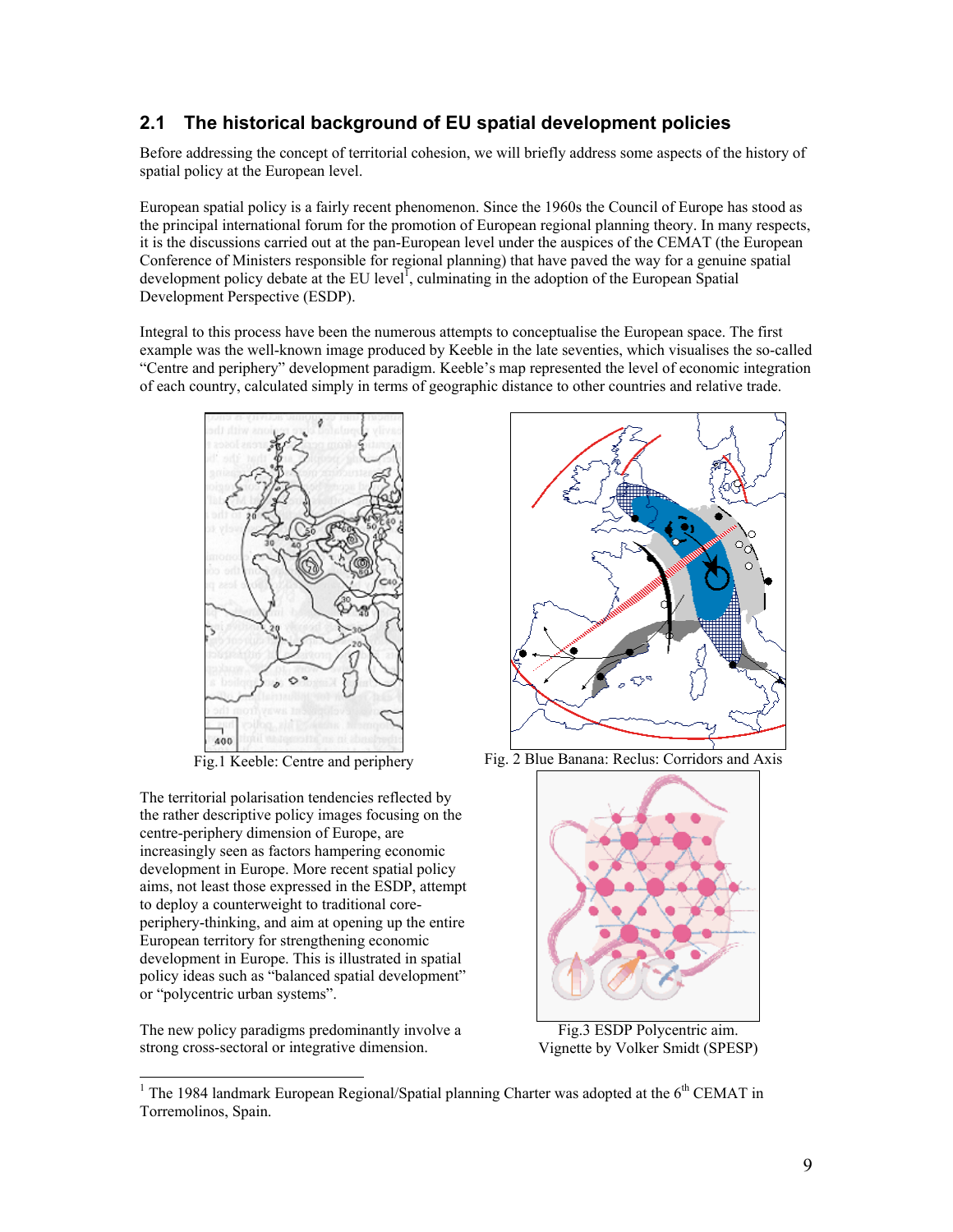When an image provides the visualisation required by the current dominant paradigm, it becomes a kind of policy icon. Before and after Keeble's famous map, other attempts to develop indicators of the "Centre and periphery" paradigm, and produce images to visualise them, were carried out.

Spatial or territorial policy has strong links with a number of other policies, in particular those traditionally linked to physical planning. In this respect, the analysis and knowledge of developments in spatially relevant European policies, in particular regional, environmental and transport policies, as well as agricultural policy are at the core of an emerging spatial development policy at the EU level.

 Debates similar to those now taking place at the European level can also be found at the national level. Taking a brief look at discussions at the national level, Pezzini (2003) underlines that in recent years, in most OCED countries, a change of direction in territorial polices has been identified along three main axes:

- From spatial redistribution to regional competitiveness. The focus is now no longer on the reduction of disparities *per se*, but rather on the potential regions can offer to enhance national growth
- **From a sectoral approach to place-based policies that take a more cross-disciplinary approach to** economic development
- From subsidies to indirect support for local economic environments that substitute direct payments with investment and other measures to improve the quality of the local environment.

## **2.2 Background information on EU regional policies**

European regional policy broadly aims at promoting "economic and social cohesion and solidarity among Member States", and this is one of the main tasks of the Community. To date, the solidarity funds: Structural Funds, Cohesion Funds and Pre-Accession Funds have been the main instruments used to pursue this cohesion objective. Ever since the accession of the Mediterranean countries to the EU and the introduction of cohesion policy, cohesion policy has referred to the policy of developing the least developed Member States through the Cohesion Fund. However, cohesion policy is aimed at regions and not countries, which has become crucial both as regards (a) tendencies towards increasing cohesion between countries and at the same time growing disparities between regions, and (b) the debate on the role of future Structural Funds in an enlarged Europe. In recent times, and particularly in the face of the challenges posed by the next round of accessions in 2004 (an unprecedented enlargement of 10 countries) however, the concern for cohesion and convergence has gone beyond this limited geographical focus and is now often seen in more holistic terms, as the current Member States want to retain some of the regional policy focus in their respective regions. Territorial cohesion has allowed for the extending of cohesion and convergence issues to all Member States, by connecting it to spatial policy and ESDP rather than limiting it to the regions strictly eligible for Cohesion policies in the strict sense. Here it is also necessary to bear in mind that convergence towards cohesion is a gradual process, while cohesion is a static conditions thus reached. This process-based nature of territorial cohesion thus allows for a more comprehensive and holistic view on development, convergence and cohesion.

#### **Milestones in European Regional Policy**

| 1957    | Treaty of Rome addresses "the differences existing between the various regions and the        |
|---------|-----------------------------------------------------------------------------------------------|
|         | backwardness of the less favoured regions"                                                    |
| 1958    | Creation of two sector-based Funds: the European Social Fund (ESF) and the European           |
|         | Agricultural Guidance and Guarantee Fund (EAGGF)                                              |
| 1973    | Accession of the UK, Denmark and Ireland                                                      |
| 1975    | Creation of the European Regional Development Fund (ERDF) to redistribute part of the MS's    |
|         | budget contribution to the poorest regions                                                    |
| 1981    | Accession of Greece                                                                           |
| 1986    | Accession of Spain and Portugal and the Single European Act lays the legal basis for cohesion |
|         | policy                                                                                        |
| 1989-93 | Delors I: overhaul in the operation of Structural Funds and doubling of funds                 |
| 1992    | The Treaty of Maastricht designates cohesion as one of the main objectives of the EU and      |
|         | creates the Cohesion Fund to support projects in the field of transport and environment in    |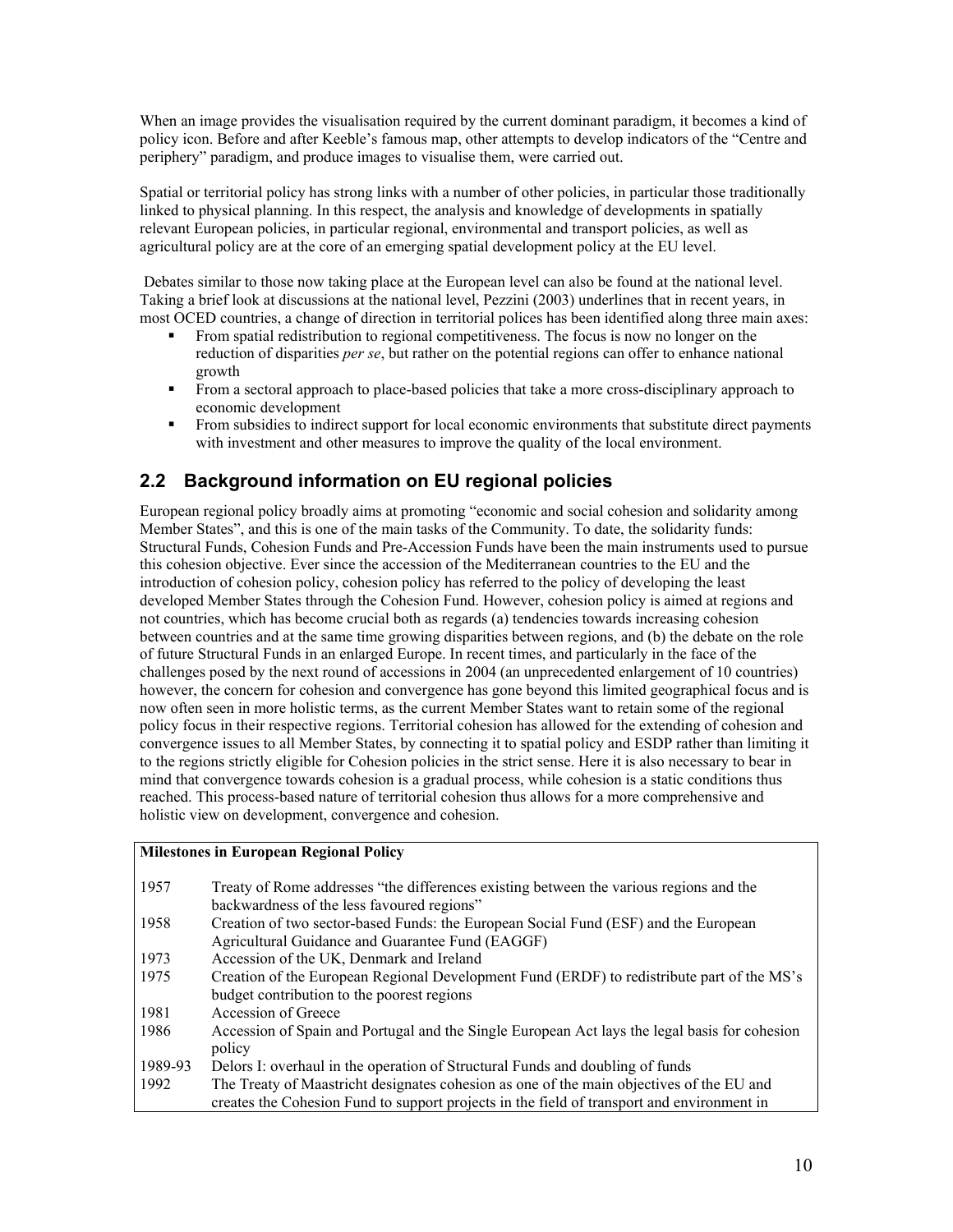|         | Greece, Ireland, Portugal and Spain to prepare for their insertion into EMU                    |
|---------|------------------------------------------------------------------------------------------------|
| 1993    | Creation of the Financial Fund for Fisheries Guidance (FIFG)                                   |
| 1994-99 | Delors II: continuity of Structural policy                                                     |
| 1996    | <b>First Cohesion Report</b>                                                                   |
| 1997    | Treaty of Amsterdam confirms the importance of cohesion and includes a new Title on            |
|         | Employment                                                                                     |
| 2000-06 | Financial Perspective: reform of the Structural Funds and adjustment in the operation of the   |
|         | Cohesion Fund. Creation of the Instrument for Structural Policies for Pre-Accession (ISPA) and |
|         | the Special Accession Programme for Agriculture and Rural Development (SAPARD) to              |
|         | complement the PHARE Programme.                                                                |
| 2002    | Second Report on Social and Economic Cohesion                                                  |

In the current funding structure the European Structural Funds include the European Social Fund (ESF), the European Agricultural Guidance and Guarantee Fund (EAGGF), the European Regional Development Fund (ERDF) and the Financial Fund for Fisheries Guidance (FIFG). Of these, the ESF, EAGGF and FIFG are thematically based funds, whereas the ERDF focuses more on the transfer of resources from richer to poorer Member States in the spirit of solidarity enshrined in the EC Treaty. Arguably, these transfers have been made within the framework of a development strategy that aims to improve the competitiveness of the local system in underdeveloped territories. The question remains however as to whether there is in fact such a strategy accompanying resource transfers, or whether the right strategy has been adopted. In any case, it is timely to define a new (or at least to modify the "existing") one by putting greater emphasis on the definition of key policies that can stimulate development, rather than in the amount of funds, particularly in view of the imminence of a massively enlarged and demonstrably poorer Europe.

**In the 1994-99 period the Structural Funds** concentrated on a number of key regional objectives, namely:

- Objective 1 structural adjustment and development of less developed regions
- Objective 2 conversion of regions severely affected by industrial decline<br>■ Objective 3 combating long-term unemployment and facilitating the occur
- Objective 3 combating long-term unemployment and facilitating the occupational integration of young people and persons excluded from the labour market
- Objective 4 assistance for workers in employment to adapt to industrial change and new production systems through retraining,
- Objective 5a speeding up the adjustment of agricultural and fisheries structures,
- Objective 5b facilitating development of rural areas, and<br>■ Objective 6 promotion of development in regions with ex-
- Objective 6 promotion of development in regions with exceptionally low population density.

Four of these seven objectives, namely objectives 1, 2, 5b and 6 are spatially restricted in their remit. There is no explicit spatial restriction applied to objectives 3, 4 and 5a. These correspond to objectives 1 and 2 for the current **period 2000-2006,** after "concentration".

## **2.3 Defining the conceptual framework for analysis.**

## **If territorial cohesion is the answer, what is the question?**

The policy instruments and objectives and their development path over the last decades reflect a more general shift in development thinking. In recent years the sharper focus on European competitiveness outlined for instance by the Lisbon goals of 2000 set for Employment, Economic Reforms and Social Cohesion have rendered social and economic cohesion instrumental in achieving the ambitious policy goals set for European societies in the global economy. The persistence of social and economic disparities within and across the Member States is however a serious hindrance to these goals, and as such has strengthened the role of policies aimed at improving the competitiveness of regions. In order to chart these shifts more analytically the concept of competitiveness in particular needs to be further elaborated.

Instead of merely analysing the degree of convergence between the different regions we need to consider the limitations of many less endowed regions in competitive terms, regions that cannot be helped adequately by simple Structural Funds (financial) intervention. Given the intrinsic openness of regional and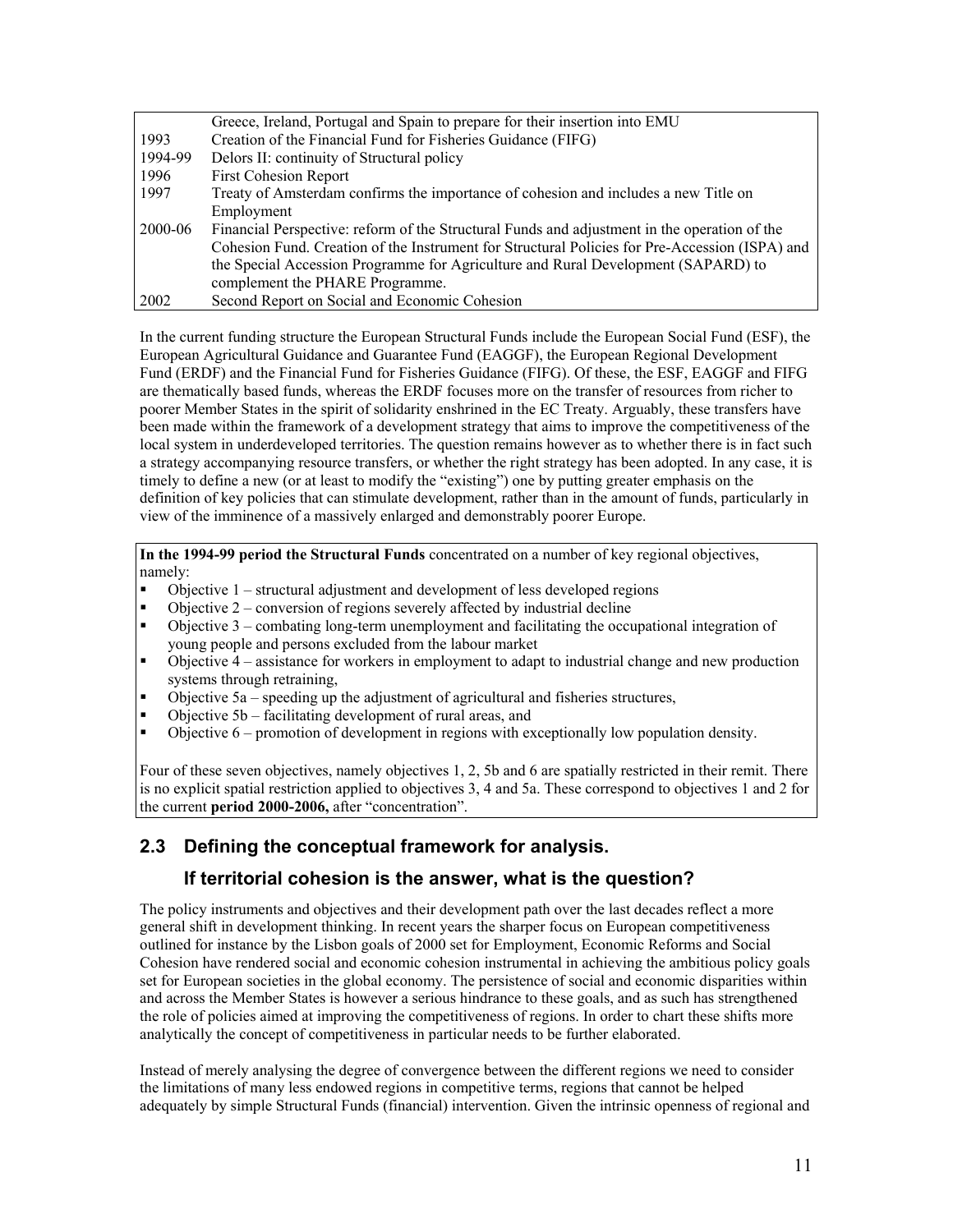local territories, both to the movement of goods and the movement of production factors, regions and local territories operate in a context of inter-regional trade within a regime of "absolute advantage" and not within a regime of "comparative advantage". If their absolute competitiveness is inadequate or declining with respect to other regions, the spontaneous adjustment mechanisms which in the latter regime always ensured a role in the international division of labour – even to countries structurally inefficient in all production sectors – either does not exist or are inadequate to re-establish equilibrium. (Weak conditions, due to inadequacies in production factors, adverse geographical circumstances or poor accessibility, may well result in mass unemployment and, if public transfers of income are not sufficient, eventually to emigration and possible abandonment.)

Camagni (2002) identifies three possible strategies of development or survival for underdeveloped territories, which are very much in line with the three main axis of territorial policies identified by Pezzini (2003):

- 1. Carrying out political lobbying aiming to secure public transfer
- 2. Improving competitiveness of the territorial (economic) system
- 3. Attracting investment from other regions and from abroad.

There are those that contend that the EU Structural Funds are mainly implemented in order to ensure the second approach. Thus an assessment needs to focus on the (relative) change of the competitiveness of a region aided by SF spending. There are those however who interpret the current state of affairs through an approach that concentrates exclusively on securing public transfers and therefore raises a real "moral dilemma ", that is, condoning wasting the opportunity to develop since there is knowledge that funds will continue to be available. However, in carrying out a territorial impact assessment, the focus cannot merely be on economic competitiveness, but the analysis needs also to assess other aspects of the endowment and spatial policy debate (cf. discussion on spatial policies). This brings us back to the policy concept of territorial cohesion as the main policy aim against which the Structural Funds are to be assessed.

## **2.3.1 Debates within the ESPON process**

The idea of territorial cohesion as it has recently been advocated in the European debate is directly linked to the overall aims of cohesion policy in Europe. In this context the policy goal of cohesion is set in terms of "harmonious economic development" with a specific geographical dimension, i.e. reducing disparities between the levels of economic development of the various regions and the backwardness of the least favoured regions etc., while the main indicator used to measure "economic development" up to now has been GDP per capita, which in fact is an indicator of "economic growth". Shifting the focus from social and economic cohesion towards territorial cohesion brings into focus the need to develop the idea of territorial development (policies) and indicators more suited to this more complex and less linear process.

What makes territorial development policies unique is their holistic understanding of convergence and cohesion and the linkages between the micro and macro levels in the analysis. As argued by Pezzini "territorial development polices represents a new frontier in the search for sustainable growth, convergence and cohesion, an indispensable complement to traditional macroeconomic and structural policies." (Pezzini 2003, 1)

Derived from the debate on cohesion, four conclusions were put forward within the ESPON community.

- Firstly, Hanquet and de Boe made the point that territorial cohesion is defined as an aim, which is consistent with the political interests prevailing today. As far as the concept corresponds to political reality, there is no point in "measuring" territorial cohesion, as political concepts are not considered appropriate for operationalisation in terms of indicators etc.
- Secondly, Ulied and Turró stressed that the cohesion debate should not focus on single indicators such as e.g. GDP per capita. Moreover, it should also be noted that the process of cohesion is such that convergence can mean a "levelling down" as well as a "levelling up" (Cohesion is not only a result of sufficient amounts of people increasing their wealth, it can also be the result of a sufficient amount decreasing their wealth.) Moreover, there is the paradox that high migration flows from poorer countries to richer ones will produce automatic cohesion, as migration will increase GDP/capita in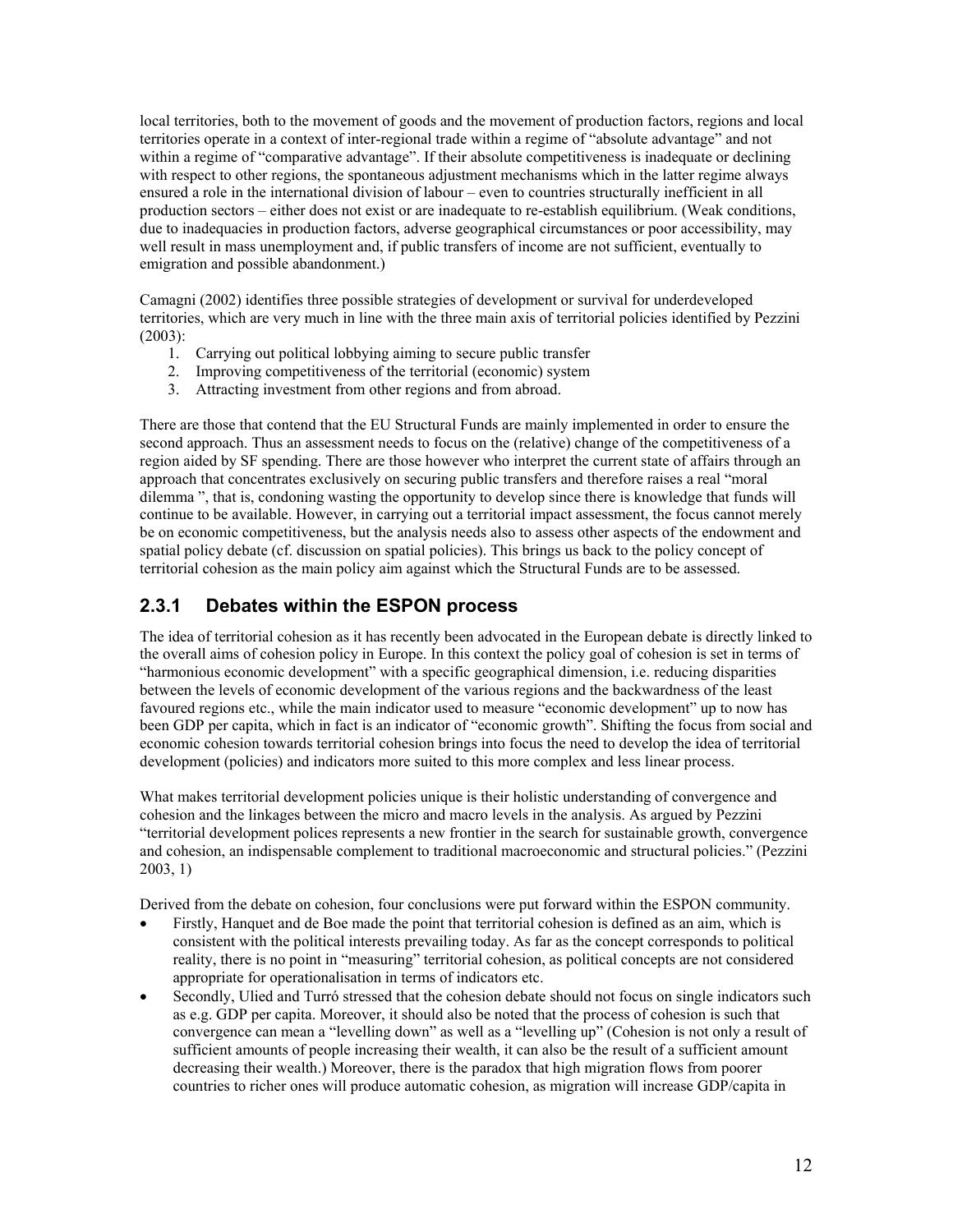poor countries (by reducing their population) and reduce GDP/ per capita in rich countries (by increasing their population).



In the diagram, a number of territories (regions, countries...) are placed according to their wealth and territorial endowment (social and economic infrastructure supporting development). Generally speaking, wealthier territories also have higher endowment, but other possibilities are also possible. Taking "Wealth", or "Growth", or "Development" e.g. measured in the easiest way as just GDP per capita, the diagram illustrates that more cohesion (less vertical distance between the points) can be achieved by either increasing the position of the points at the lower level or by decreasing the position of the points in the upper fields. Independent of this, it is possible to increase the positions concerning territorial endowment.

- Thirdly, as has been indicated by the Report on Economic and Social Cohesion amongst other studies, regional disparities in economic development within countries are often larger than between countries. Similarly, disparities may also be larger within cities in a given region than between regions and one should not forget about disparities between neighbourhoods in a given city. A European policy needs to take all these different kinds of disparities into account. Questions also arise as to whether cohesion can be achieved simultaneously at all levels, or whether certain levels are to be prioritised.
- Fourthly, the appropriate territorial focus for such a cohesion policy needs to be defined. Is cohesion policy mainly necessary within the European Union or parts of it, or is this kind of policy to be directed in particular to the EU in its wider geographical context? Where economic disparities generate social and political conflicts e.g. across the Mediterranean. (Northern African and Middle Eastern Countries, Turkey) With regard to our ESPON project, we probably have to admit that the Structural Funds do not address this issue, which is therefore beyond the scope of our study. This is despite the fact that the territorial impact of the Structural Funds is likely to increase differences across the Mediterranean.

These debates are in line with the debate found in the ESDP where it is clearly stated that the objectives of development, balance/cohesion and protection need to be reconciled.

## **2.3.2 From territorial cohesion to territorial balance?**

"Policy aimed exclusively at balance would lead to weakening economically stronger regions, and simultaneously, increasing the dependency of less favoured regions. Development alone would favour an increase of regional disparities. An overemphasis on protection or preservation of spatial structures, on the other hand, bears the risk of stagnation since it might slow down modernisation trends." (CEC 1999:11)

Thus the ESDP document arrives at the policy aim of balanced and sustainable development. As compared to the cohesion focus expressed in the Structural Funds, the argument clearly favours the strengthening of growth poles (economic motors / motor-regions) in order to support the competitiveness of the EU.

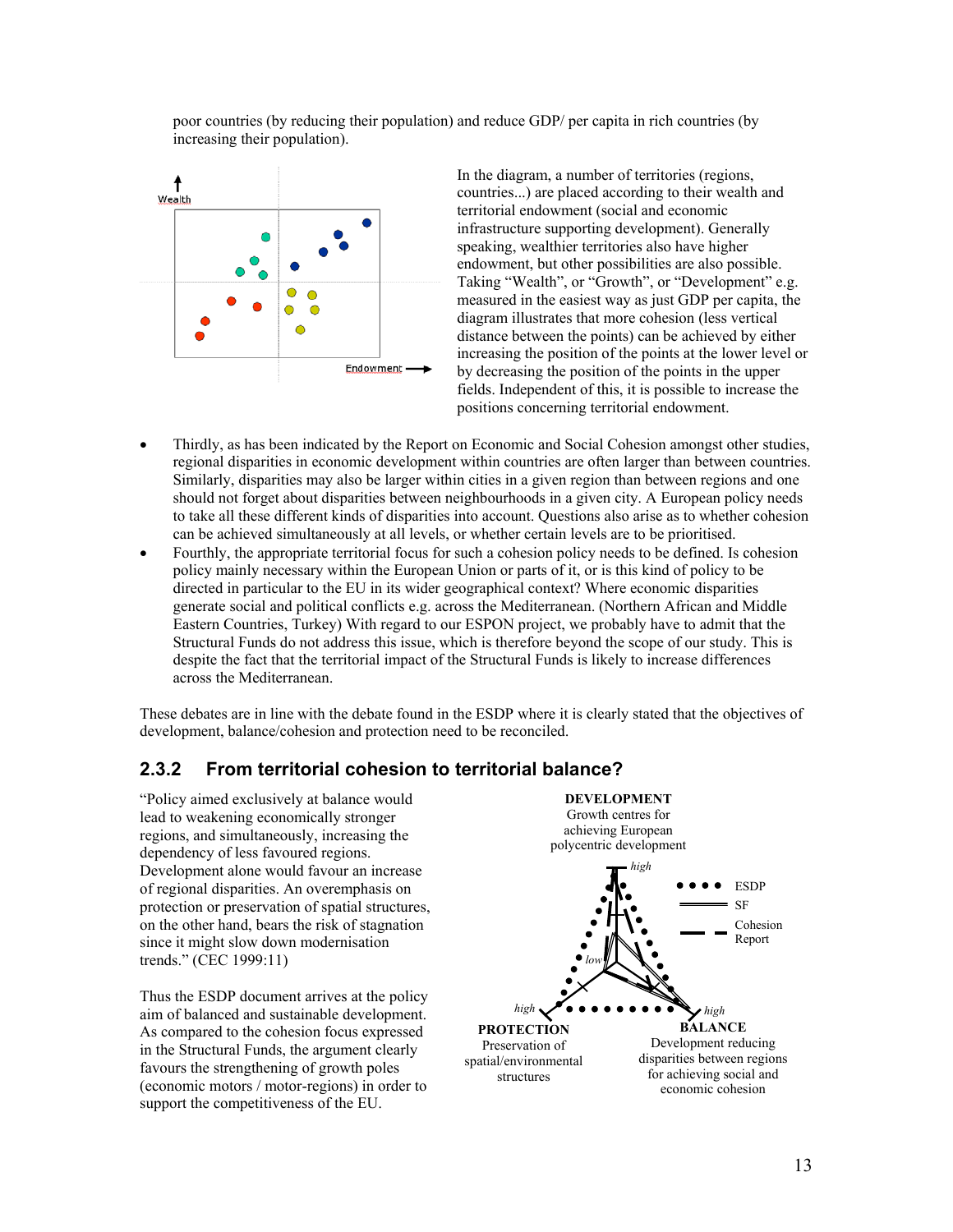This is the ideological base of the policy idea encompassed in the concepts of polycentric development, understood as one form of "balance". Needless to say, a well "balanced" territory in not necessarily an isotropic territory with all places having the same economic development, or cities of the same size; but a diversified and well- integrated structure where each single place has a minimum level of development conditions in terms of basic infrastructure and access to services. It can be argued that, to a certain extend, such development conditions have already been achieved to the point that differences are increasingly a matter of improving efficiency or environmental quality.

The 2nd Cohesion Report as well as the Structural Funds take a different approach and focus predominantly on the aspects of competitiveness and cohesion, which correspond generally to the ESDP aims of development and balance.

In the chapter on territorial cohesion, the development tendency towards a EU-wide centre-periphery division is outlined and special emphasis is put on the need to counter balance this. In this context, the development of growth centres for achieving polycentric development is stressed and becomes more dominant than traditional cohesion aspects. (CEC 2001:29-33)

Taking the Structural Funds into account, it can be argued that the focus is more on structural contributions to "harmonious economic development", i.e. supporting developments which contribute to reducing disparities between the levels of economic development of the various regions and the backwardness of the least favoured regions etc.

Thus taking the ESDP as the point of departure for assessing the territorial impacts of Structural Funds, implies assessing the Structural Funds against policy aims which are partly conflicting with the explicit policy aims of the Structural Funds, i.e. attention to less favoured areas versus attention to areas with growth potentials and growth-motor functions. This dilemma is not least reflected in Pezzini's conclusion that a change of direction in territorial policies is taking place from spatial redistribution to regional competitiveness, i.e. the focus is no longer on the reduction of disparities as such, but rather on the potential regions can offer to enhance national or European economic growth. Indeed, one of the major aspects made by putting forward the concept of territorial cohesion, not least in the  $2<sup>nd</sup>$  Cohesion Report, is the strengthening of the territorial or spatial dimension in policy making.

## **2.4 Related concepts of interest**

Given the challenges of the concept of territorial cohesion, one may want to focus on the major achievement of territorial cohesion, i.e. advocating the territorial dimension, and find a suitable way of dealing with the cohesion aspect within policy making. Therefore, we will have a brief look at related concepts, such as "spatial integration" and "endowment".

## **2.4.1 The concept of "Spatial Integration"**

The Study Programme on European Spatial Planning (SPESP) was a first attempt at analysing European spatial development. Going back to the SPESP, the concept of spatial integration is of interest. Spatial integration is here understood as an all-encompassing concern, having obvious links with criteria such as geographical position, economic strength and social integration, but also with key concepts from other fields such as the concept of European Functional Urban Areas.

In the conceptual debate three strands of territorial integration haven been proposed. For the purpose of our study, it may be possible to focus on the question of spatial homogeneity and discontinuity and keep the aspects of flows, barriers and co-operation on a secondary level, mainly as the secondary results of the above- mentioned aspects.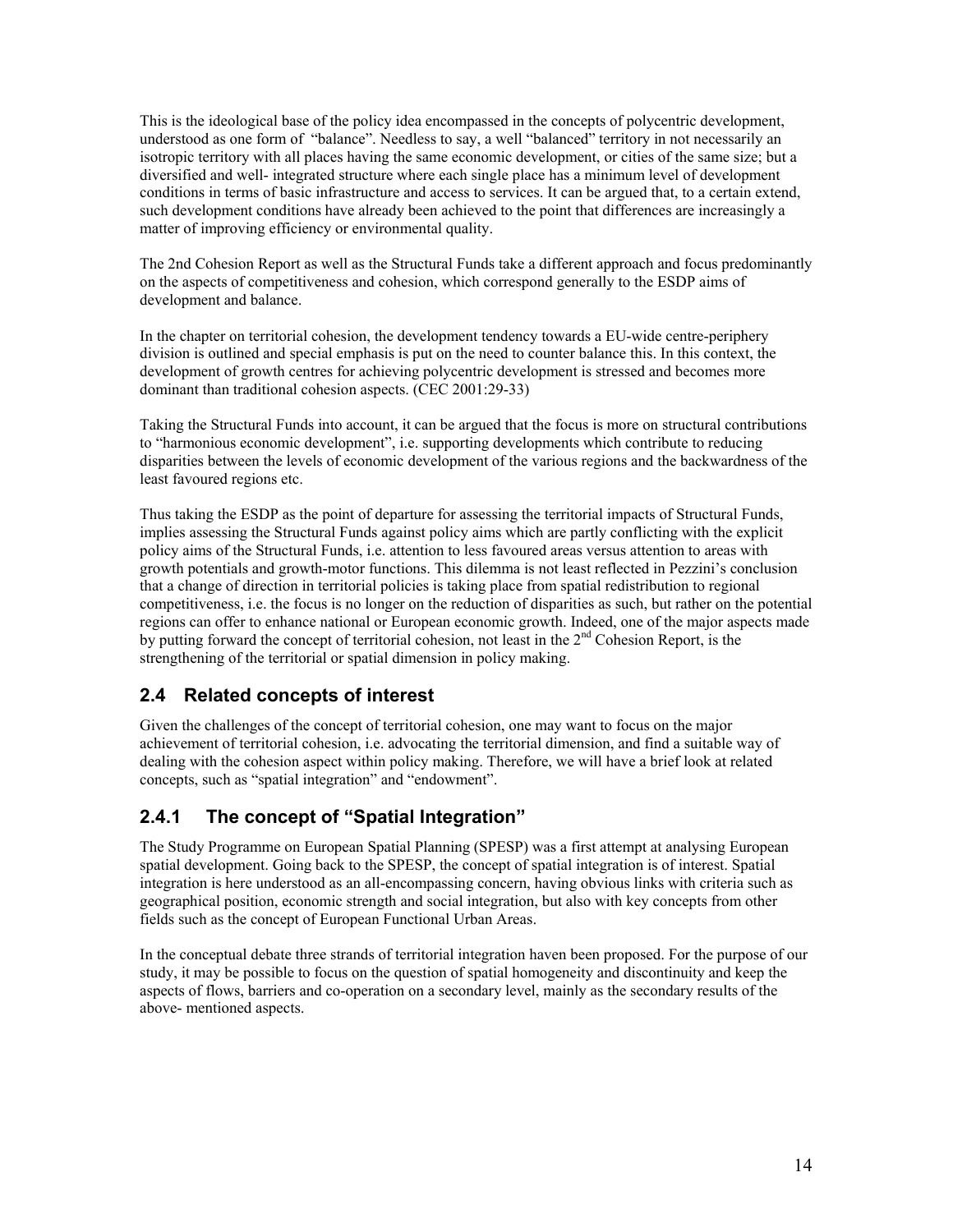*Spatial integration* can be seen as an all -encompassing concern, presenting obvious links with criteria such as geographical position, economic strength and social integration, but also with other research fields like the concept of European Functional Urban Areas (EFUAs). Spatial integration certainly deserves an in-depth conceptual analysis. The clarification of concepts and methodological development has been fuelled by exploratory studies in three fields: flows and barrier effects, spatial homogeneity and discontinuities, and co-operation between spatial entities. The studies identify various spatial patterns according to topic and scale, such as the effect of national borders on goods flows, and the relative decrease in wealth differences between countries rather than within them. Differences between regions provide opportunities for trade and exchanges and can create flows between them. Flows can reduce spatial differences as well as increase them. This is a challenge for the European integration project, and pinpoints the importance of cooperation between spatial entities in order to achieve balanced spatial integration. It also underlines the necessity of comprehending the issue of spatial integration simultaneously at several different geographical levels and on different *domains, keeping in mind the numerous factors that play a role - from physical and cultural distances to political and administrative structures.* 

*(Study Programme on European Spatial Planning. Nordregio 1999 pp 14-15).* 

## **2.4.2 The concept of "Endowment"**

The emergence of "endowment" onto the policy agenda has been another indication of the expansion of the concept of cohesion, with the focus shifting from spatial redistribution to regional competitiveness, i.e. while the focus previously was firmly on the actual or relative reduction of disparities, it has been shifted towards the endogenous potential of the regions in enhancing national (and European?) growth (e.g. Pezzini 2003, 2). This has implied a change in conceptualising and operationalising cohesion, though also and more importantly for our current research interest, in analysing cohesion.

Cohesion, if referred to as "endowment" may also be analysed in relation to the whole range of assets and sectoral measures in place (in sectors such as education, health, transport, R&D etc) that are necessary (but not sufficient) to induce and sustain endogenous development over time. The role of the European Spatial Policy could be to support the territorial integration of the European space through different European sectoral policies (e.g. introducing transport subsidy policies for transport services linking peripheral areas). This approach has the double advantage of, on the one hand, guaranteeing minimum standards for "backward" regions in the spirit of European solidarity, and on the other, increasing their endowment base across sectors in order for them to develop their opportunities and competitiveness vis-à-vis other regions. Accordingly, endowment aspects can be divided into "attributes" (as used in traditional discussions of regional policy) and regional "capabilities" (used in the contemporary debate).

The endowment approach can benefit from viewing the potential strengths and resources of regions in a more nuanced fashion, rather than treating all regions similarly for analytical purposes. An initial attempt to create a spatial typology for Europe in this field is presented in the  $2<sup>nd</sup>$  Cohesion report:

- Urban areas
- Rural areas
- Areas with specific geographic features
	- o Border regions
	- o Mountain areas
	- o Coastal and maritime areas
	- o Islands

However, in the 2<sup>nd</sup> Cohesion Report the focus of these areas is mainly on economic factors. Thus, the question arises as to whether it is possible to focus the debate on these areas in terms of endowment and particularly on environmental, social and economic factors.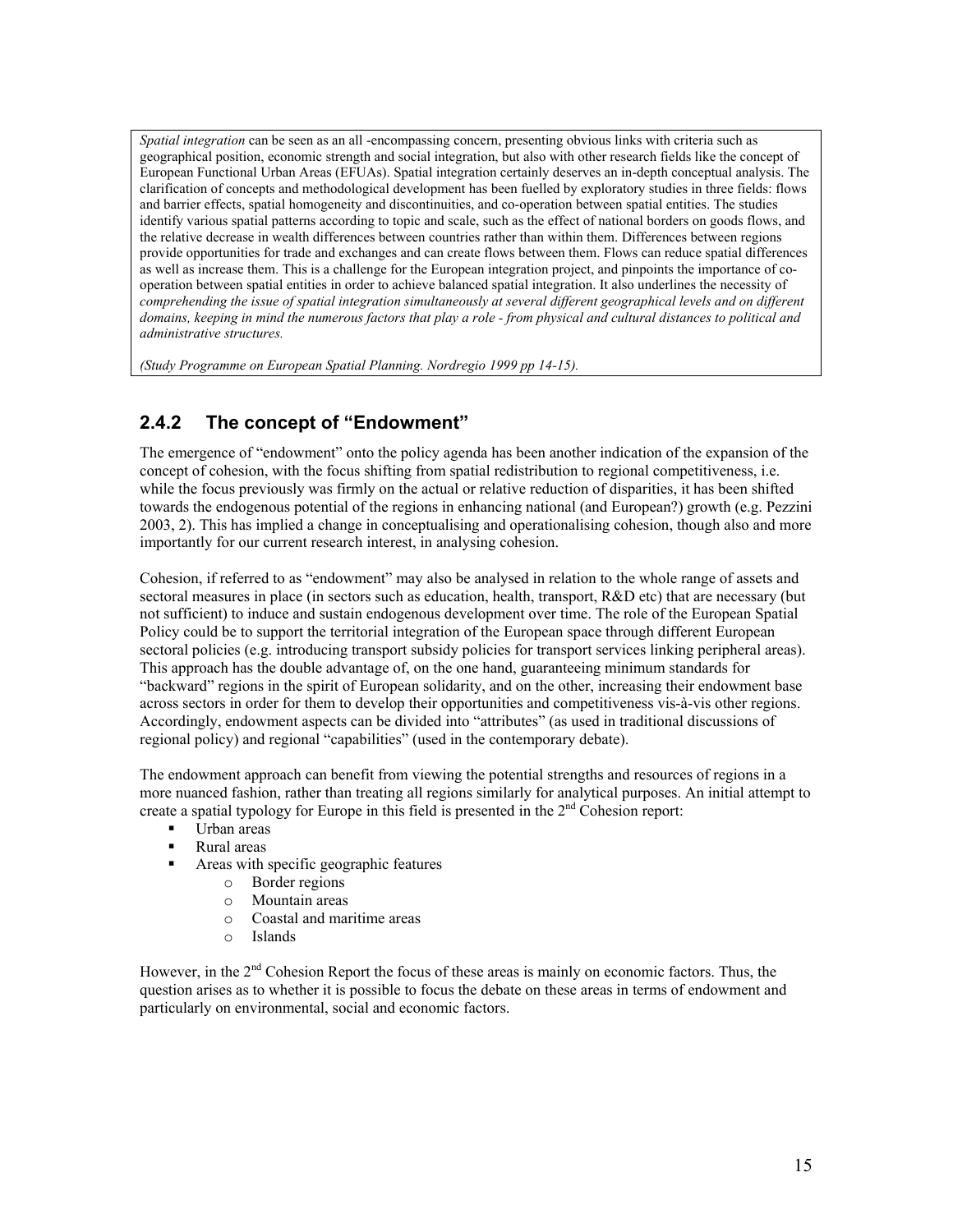## **2.5 Towards a multi-scalar understanding of territorial cohesion**

"Although the choice and combination of actions is very much place-specific, competitiveness policies clearly go far beyond the normal competences of sub-national governments. Many of the actions noted above relate to changes in regulatory or legislative frameworks that are national or supranational in scale. Others involve development or improvement of infrastructures that are national as well as local assets or that must link in or be co-ordinated with networks that are national in character. Other policies involve coordination with government agencies outside the metropolitan area concerned (national transport authorities and neighbouring regional government with respect to infrastructure development, neighbouring regional governments with respect to environmental protection across catchments areas)." (Pezzini 2003, 2)



## **Territorial Dynamics** Towards a Conceptual Approach for ESPON 2.2.1

(Nordregio 2003)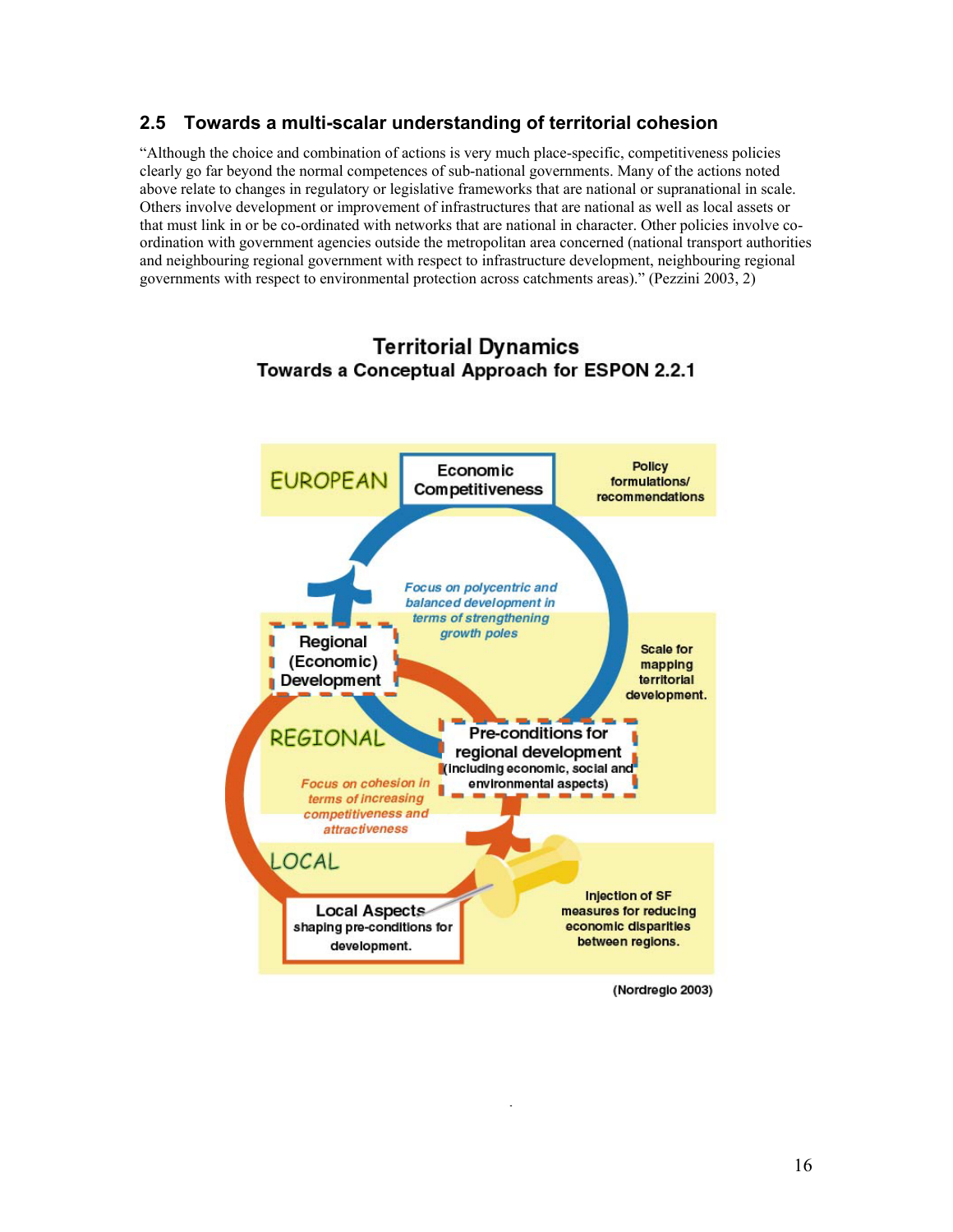Thus far our discussion has focused on the understanding of policy aims per se. However, the formulation of policy aims is related to the geographical scale addressed.

In the field of spatial planning, the interdisciplinary approach asking for more sector integration is often focused on the local and partly the regional levels.

The higher we ascend the ladder of geographical levels, the clearer is the focus on economic aspects and competitiveness. This not least underlined by the conclusions of the European Council meeting in Lisbon (2000) presenting an agenda for economic and social renewal of Europe focused on sound macroeconomic policies.

The debate often focuses on a picture of the competition where locations or territories are in a sense bought and sold on a global market, where demand and supply confront each other. The strong economic focus may be explained by the fact that complexity increases as we climb up the ladder of geographical levels. As illustrated in the text-box, although when focusing on economic aspects, the spatialisation of development remains complex.

Camagni (2002) differentiates between three **different aspects of the economic concept of territory**:

- A system of localised technological externalities i.e. an ensemble of material and non-material factors, which thanks to proximity and the resulting reduction in transaction costs involved, can also become pecuniary externalities.
- A system of economic and social relations, which make up the relational capital or the social capital of a certain geographical space.
- A system of local governance, which brings together a collectivity, an ensemble of private actors and a system of local public administrations.

Focusing on the global competitiveness of the European Union the policy aim of polycentric development has been promoted. The focus is on balanced development across the Union as a whole, i.e. dynamic development growth centres, in contrast to the tendency for economic activities to be concentrated in central regions with other areas being peripheral (CEC 2001). This concept works equally well at the European and at the national levels in a wide range of EU Member States.

Focusing on dynamic growth centres, European – or also national – economic competitiveness relies on the strength of functional regions and often here regional specialisation is at stake. Indeed, the idea of polycentric development is among others based on this line of argumentation. In conclusion this implies that cohesion (i.e. balanced development) at one level (i.e. the European level) relies on competitiveness (i.e. competition and imbalances) at another level (i.e. regional level). Thus the apparently contradicting concepts discussed above appear as two sides of the same coin, depending on the geographical level.

This is not least the case if we consider economic factors only. Regional competition in a wider set of aspects (e.g. also social and environmental) would imply that territorial balance/cohesion is possible at the European level – in economic terms – and at the regional level – in a mixed set of economic, social and environmental terms.

Specialised functional regions rely as a matter of course on a number of location factors in a region, which are not only of purely economic nature. The ESDP document lists among these (factors) access to infrastructure (accessibility) and knowledge but also social, cultural, natural and environmental aspects shaping the identity of a region are important for forming successful regions. Both attractiveness and local competitiveness depend on similar common factors, which are not only found in physical externalities, accessibility or environmental quality, but also in relational capital and the learning capacity expressed by the territory. Human, social relational capital endowments emerge as the sources of the competitiveness of territories, necessary pre-conditions to secure employment stability, benefits from external integration and the continuing growth of local well-being and wealth.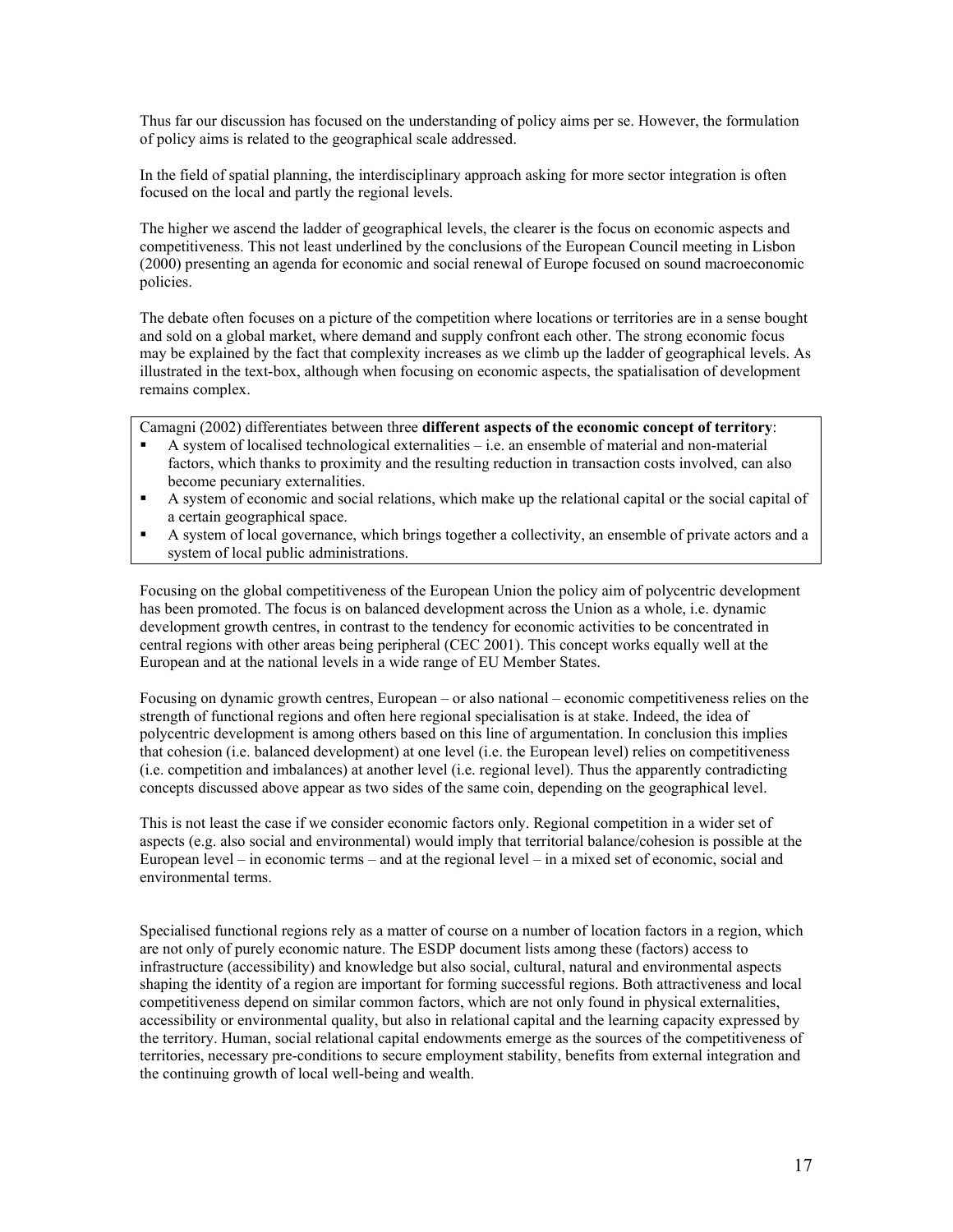**Balanced development related to polycentrism at the European level** is one of the main aims expressed in the ESDP, which is also followed up in the 2nd Cohesion Report with an explicit section on urban areas as growth centres for achieving polycentric development. Hotspots in a polycentric urban system indicate recent growth poles and potential future global integration zones, i.e. larger agglomerations symbolising Europe's global competitiveness. Following the policy aims laid down, for strengthening the balanced settlement structure a procedure must be found to enable cities and region to complement each other and to co-operate – in order to compete globally. The belief is that promoting complementarity between cities and regions means simultaneously building on the advantages and overcoming the disadvantages of economic competition between them.

Behind the idea of polycentric, balanced development across the European Union stands the belief that the improved competitiveness of the EU on a global scale demands a stronger integration of Europe and its region into the global economy. In this respect also the concept of global integration zones has been shaped, i.e. global integration zones are the hotspots of European global competitiveness. Furthermore, the threat of an increasing concentration of economic activities in the central parts of Europe and thus a growing centre-periphery divide of Europe are motives behind the idea of polycentric development. Thus in general we may conclude that the concept of polycentric development focuses mainly on the European continent and considers cities, urban regions etc. as nodes in a polycentric urban system. "[A] polycentric settlement structure across the whole territory of the EU with a graduated city-ranking must be the goal. This is an essential prerequisite for the balanced and suitable development of local entities and regions and for developing the real locational advantage of the EU vis-à-vis other larger economic regions in the world" (CEC 1999:20-21).

We are certainly aware of the fact that the idea of polycentrism can also be applied at the national, regional and local levels, following the overall line of argumentation in the ESDP documents, this seems however, to be of secondary importance. Interestingly the 2nd Cohesion report addresses polycentric development at the regional level, i.e. Randstad, but not a national level.

(For further discussions on polycentrism see also Waterhout 2002, CPMR 2002, ESPON 1.1.1 and ÖIR forthcoming.)

Discussing the specialisation of regions in order to increase competitiveness one should keep in mind the criticism levelled against the law of comparative advantage (e.g. Camagni 2002), which does not hold in the case of confrontation among local economies (inter-regional trade) and, the consequently invalid conclusion that each region will always be granted some degree of specialisation and a corresponding role in the interregional division of labour. This implies focusing on potentials profile/peak competences and is a prerequisite for the economic development of the regions. Following Camagni's argument some regions will drop out of the game – at least if we focus on economic potentials only. In the case of these regions the focus might not be on strengthening regional competitiveness but rather on moderating the effects of decline. This approach would lead us to a typology of regions according to their development potentials. In the context of such a typology the development ambitions of regions should not primarily be on changing to another category but rather on the position within a given category.

These location factors shaping regional identities are of course influenced by the position and the image a region has in the rest of the world, i.e. its competitiveness/ranking regarding various aspects. (This is the closure of the blue circle.) At the same time locational factors rely very much of course on the state of the local level, as this is the locational level where the physical and non-physical externalities are formed.

The local level covers an entire spectrum of factors contributing to the creation of a prosperous environment in which people and entrepreneurs can develop. Here, the necessary shift from purely economic competitiveness-centred approaches to cross-sectoral approaches providing attractive environments for enterprises becomes clear. Entrepreneurs are to a large extent generated by the local context, which includes various aspects of the physical environment as well as the nature of governance solutions implemented. In addition to the standard aspects addressed within the field of regional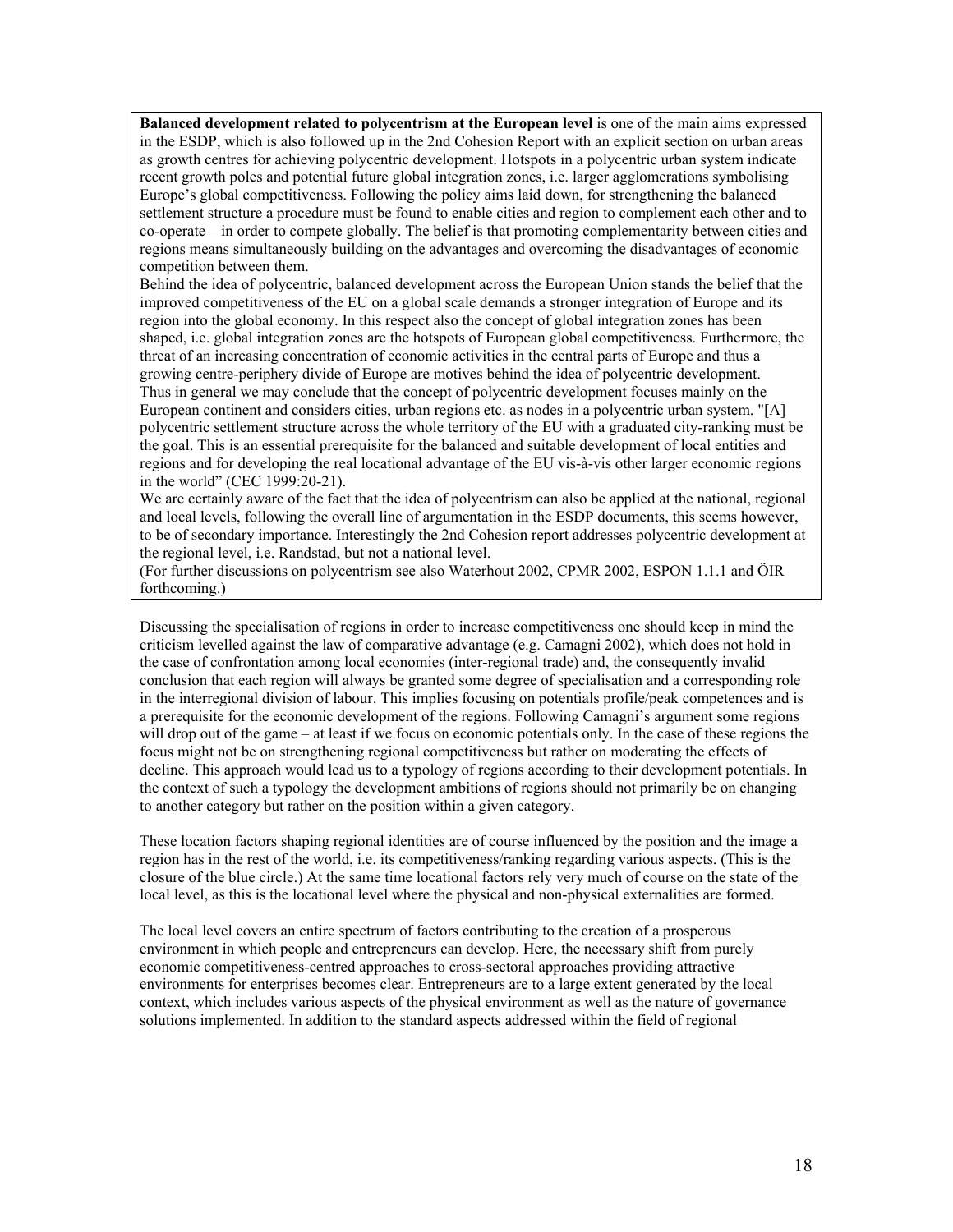development (education, labour market participation, accessibility etc.) a number of additional aspects should also be considered:

**Social aspects**

Atkinson (1998) underlines the point that since the 1980's increasing attention has been given to the social dimension, as it was increasingly acknowledged, for both economic and political reasons, that the European Social Model, which were seen as essential to Europe's economic and political success, were under threat from global and European economic restructuring. Thus issues such as social exclusion and cohesion became part of the EU's vocabulary and its policies, justified primarily in terms of their implication for economic development.

#### **Environmental aspects**

Goodstadt and Clement (1989) underline that there has been a growing recognition that economic decline, social problems and environmental degradation experienced in European cities and regions are part of the same dynamic, and initiatives tackling these themes are no longer viewed as reconciling competing objectives but are rather increasingly designed to support identifiable interrelationships between features that are central to strategies for renewing urban environments.

#### **Governance**

Governance, participation and process-orientation are increasingly considered to be important issues in policy making. Understanding a territory as a system of local governance, means concentrating on what brings together a collectivity, an ensemble of private actors and a system of local public administration. In terms of regional policy this means that individual companies are the entities that compete and act in the international marketplace and that their innovativeness can never be separated form the presence of a Schumpeterian entrepreneur, but at the same time, these entrepreneurs/companies are, to a large extent, generated by the local context and, in order for them to govern and live with uncertainty their decision-making-processes are firmly based on socialised processes and explicit collective action.

Certainly, the state of the local level is also influenced by the economic "success" of the wider functional region, i.e. its specialisation etc. (This is the closure of the orange circle.)

It is here, at the local level that the debate on European cohesion is finally transferred into a debate on endowment and endogenous potentials. It is also here that Structural Funds spending is allocated in order to reduce disparities.

## **2.6 Conclusion**

This chapter provided an introduction to the debate on territorial cohesion, including the challenge of operationalising a policy concept and addressing criticisms of the understanding of cohesion as the levelling out of disparities. A combination of the arguments put forward in the ESDP, the 2<sup>nd</sup> Cohesion Report and within the context of the Structural Funds themselves illustrated that balanced development, territorial cohesion and competitiveness are two sides of the same coin, and are thus respectively a question of scale.

The discussion of the interrelations of various administrative/geographical levels illustrated that the regional level is the most appropriate level for analysing supporting European policy messages.

In addition to the question of scale, the discussion of territorial cohesion showed that a cross-sectoral focus is needed. This is underlined both by Pezzini's definition of "territorial development policies" and by the policy aim of the ESDP reconciling conflicting sector policies.

In conclusion, the study should focus on the European and the regional levels and implement a holistic territorial approach, taking into account economic, environmental and social aspects. Thus European homogeneity and discontinuity will be discussed both in terms of the economic strengths of regions, and in the light of these social and environmental aspects. This requires that we pay attention to the fact that the (endogenous) development potential in European regions often varies considerably.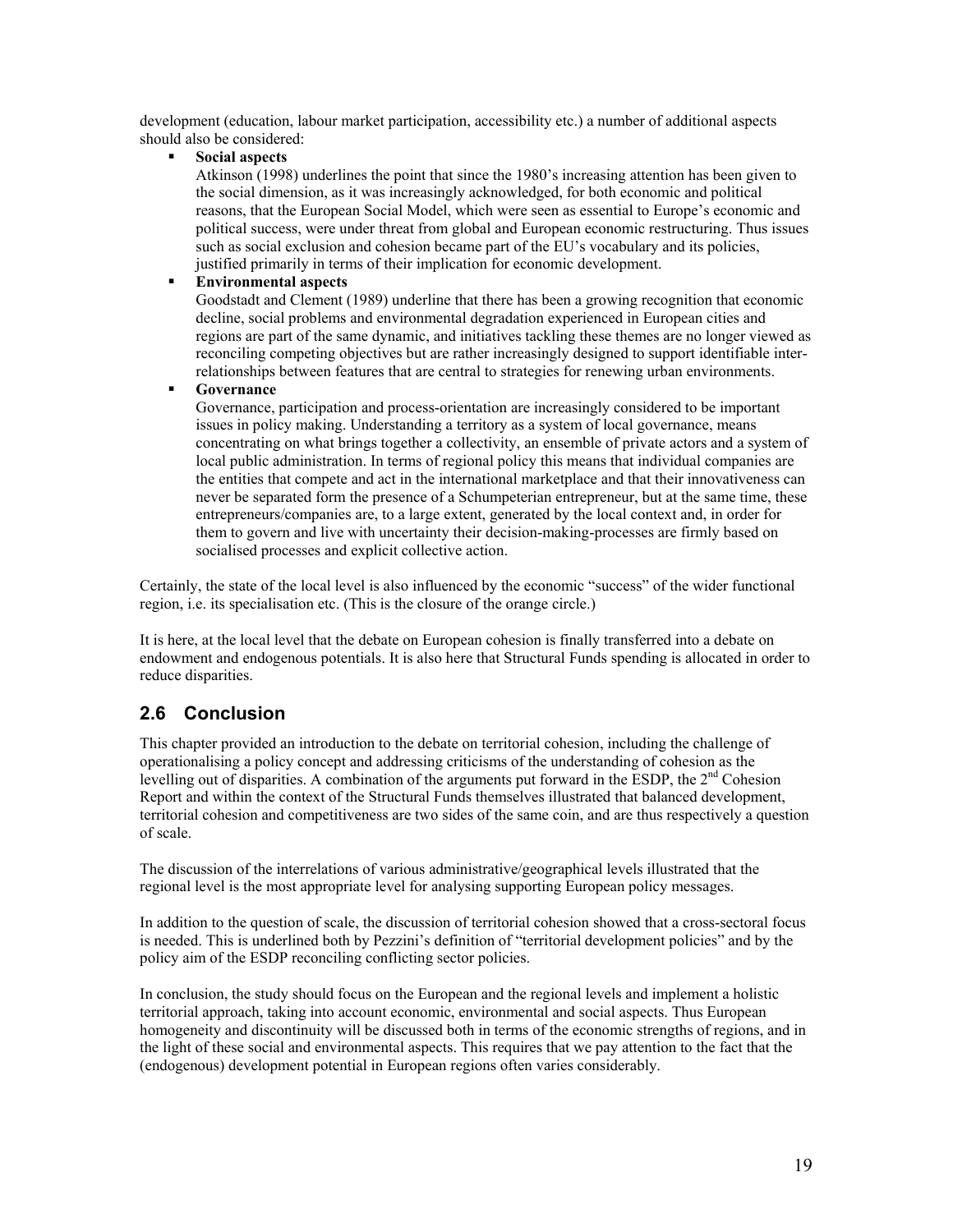# **3 Towards an Hypothesis for the Assessment of the Territorial Impact of the Structural Funds (Working Package 2)**

The research undertaken in this Working Package aims at understanding the content and implementation of past and present Structural Fund programmes, in order to assess the spatial implications of past Structural Funds policies and the potential for current Structural Funds programmes to improve the Union's territorial cohesion. The analysis undertaken as part of this Working Package will be predominantly qualitative in nature, and will be supplemented and integrated by the quantitative analysis undertaken in Working Package 4. In accordance with the project time schedule the work on this Working Package has already begun and results will be reported in the Second Interim Report.

The Structural Funds belong to the specific domain of European regional development policies, that is, as illustrated in section 2.2, policies, which aim to re-balance the economic and social disparities between regions in Europe. This has been one of the principal objectives of the European Union since its inception, in that it was formally addressed in the Treaty of Rome.

It can be argued, however, that the Structural Funds, by contributing to their primary aim, also contribute to the objectives of a balanced territorial development. This project is based on the hypothesis that the Structural Funds show territorial effects and thus the question remains as to whether these are in favour of territorial cohesion and balance, or not.

*Overall hypothesis: The main hypothesis of this study is that the Structural Funds by contributing to their primary aim, also contribute to the objectives of balanced territorial development.*

Structural Fund strategic documents (such as Agenda 2000, the guidance notes prepared by the Commission, national development strategies etc.), both at the European and at the national levels emphasise policy priorities, which are in line with those of territorial cohesion. For example, they<sup>2</sup> emphasise the need to concentrate policy-efforts on competitiveness and endogenous potentials. Furthermore, one of the most innovative priorities of European structural policies is the promotion of sustainable development: the Treaty of Amsterdam in 1998 adopted the threefold definition of sustainable development and stated that the Union's financial instruments (among them the Structural Funds) were required to work, simultaneously and in the long-term interest, towards economic growth, social cohesion and the protection of the environment (Taylor, Polverari and Raines, 2001). Moreover, the theme of human endowment is reflected in the Structural Funds, and was stated with strength at the Lisbon Council, where the following six main aims were identified for employment, economic reform and social cohesion (Bachtler and Downes, 2002):

- An information society for all: improving access to communications infrastructure, especially among excluded groups; using information technologies to renew urban and regional development and promote sustainable development
- Establishing a European area of research and innovation: improving the efficiency and innovation of research activities; improving the environment for research
- Creating a business friendly environment for SMEs: encouraging the key interfaces between companies and financial markets, R&D and training institutions, advisory services and technological markets
- Education and training for living and working in the knowledge society: development of local learning centres, promotion of new basic skills
- More and better jobs: improving employability and reducing skills gaps; encouraging lifelong learning; reducing deficits in the service economy; extending equal opportunities
- Promoting social inclusion: improvement of skills; promotion of wide access to knowledge and opportunity.

l

<sup>&</sup>lt;sup>2</sup> Such as, for example, the Irish 2000-06 National Development Plan, or the Italian Plan for the Development of the Mezzogiorno.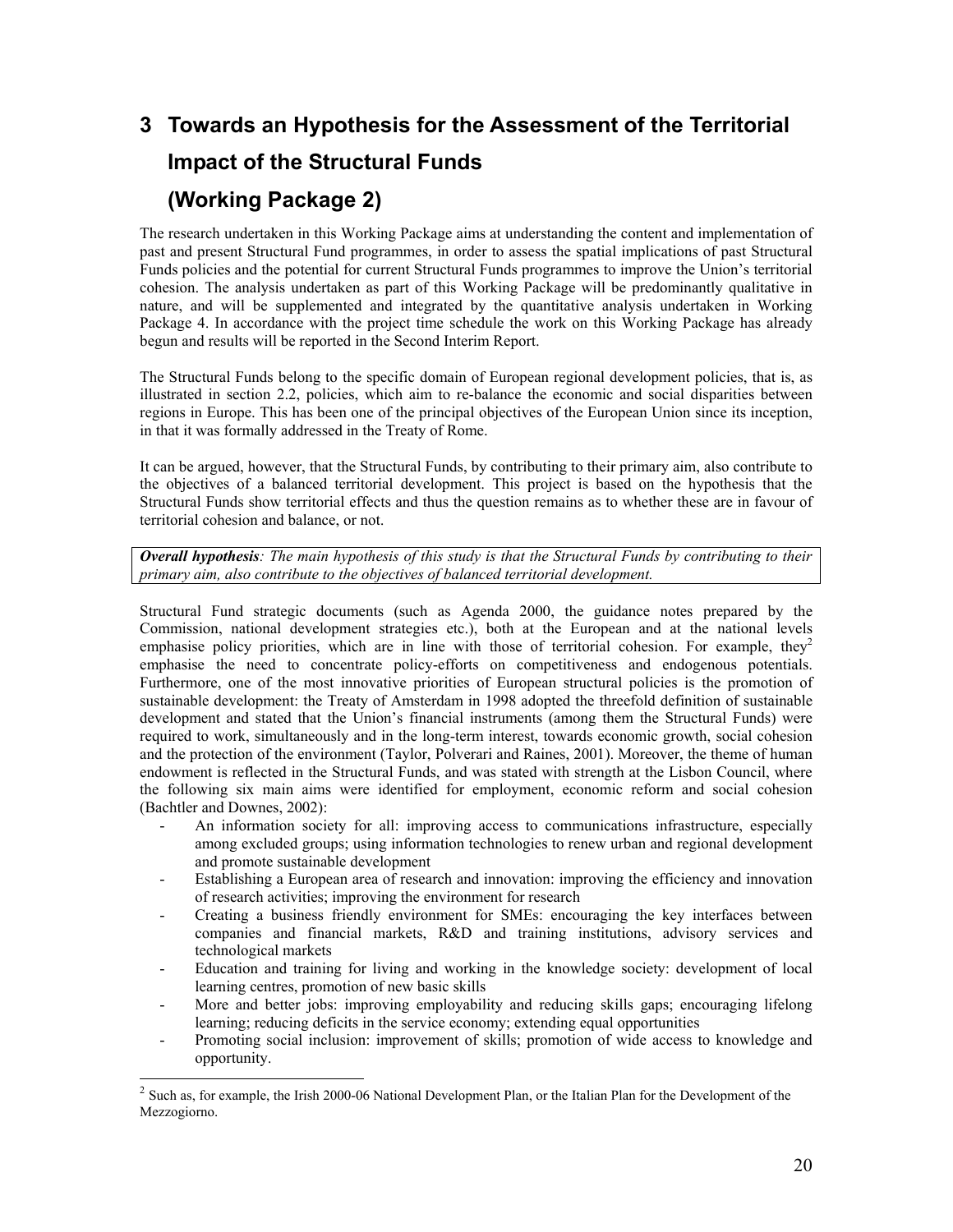From this overarching working hypothesis, descends logically another tier of four more specific hypotheses (so far, potentially more will be developed during the undertaking of the research), in particular:

*Working hypothesis 1: At the level of the strategic objectives of Structural Fund programmes, it is possible to identify explicit and implicit coherence between the objectives of the CSFs, OPs and SPDs and the objectives contained in the ESPD.*

Past research conducted on the integration of the Policy Guidelines and Aims of the ESDP into Objective 1 and 2 programmes suggests that there is some evidence of a significant strategic consistency between the policy priorities of Structural Fund programmes and those of the ESDP (albeit often implicitly). This applies in particular to the first Policy Guideline of the Perspective, polycentric spatial development and the new urban-rural relationship. (Polverari and Rooney, 2002).

*Working hypothesis 2: The territorial effects of Structural Fund programmes can be measured and, at least partly, quantified.*

Structural Fund programmes are built from *ex ante* analyses and quantification of expected outcomes (outputs and results from the interventions) and impacts. They also operate on specific territories, NUTS II for Objective 1 and 3, aggregations of NUTS III for the Objective 2. It should therefore be possible to estimate the territorial impacts that they contribute to deliver, at both programme and European levels.

*Working hypothesis 3: Trends in national regional policies indicate a partial convergence with trends in European regional policies, providing scope for a greater coherence between spatial policies at different scales in support of territorial cohesion. However, convergence in policy formulation may result in opposing development aims.* 

Both national and European regional development policies (and more broadly economic development policies) place emphasis on competitiveness and are adopting systemic or holistic approaches. This includes the potential to increase the impact of structural policies on territorial cohesion. As has been noted 'the objectives of recent policy legislation place great emphasis on terms such as 'balanced national development' and national or regional 'competitiveness'. However, the conceptual discussion has shown that depending on the geographical level, this may imply different – even contradicting – aspects and different direct impacts. Nevertheless, convergence tendencies lead to indirect impacts, which may show greater impact than direct Structural Funds investments.

*Working hypothesis 4: The analysis undertaken in this study will enable recommendations on the shape of post-2006 Structural Funds to reflect a more holistic territorial approach.*

Discussions will soon begin on the reform of the operational rules of the Structural Funds for the period 2007-2013. Understanding the working-dynamics of Structural Fund programmes, their interrelationship with other policies and their territorial effects will enable the research team to develop policyrecommendations on how the Funds may be reformed to increase their potential and effectiveness in delivering balanced territorial development and improved territorial cohesion.

The working hypotheses above described (the overall hypothesis and the four more specific working hypotheses) will be further developed in the next few months; the main results of this part of the research will be included in the II interim report to be submitted by August  $2003<sup>3</sup>$ .

The development of the working hypotheses will involve a qualitative analysis on the effects delivered by past and present Structural Fund programmes, to understand the dynamics of development that they favour

l

 $3$  Most of this part of the research will be conducted for the II interim report, which will include a description of the working hypotheses. The outcomes of this part of the research will be discussed at the next intra-project meeting, which will be held on the  $25<sup>th</sup>$  June.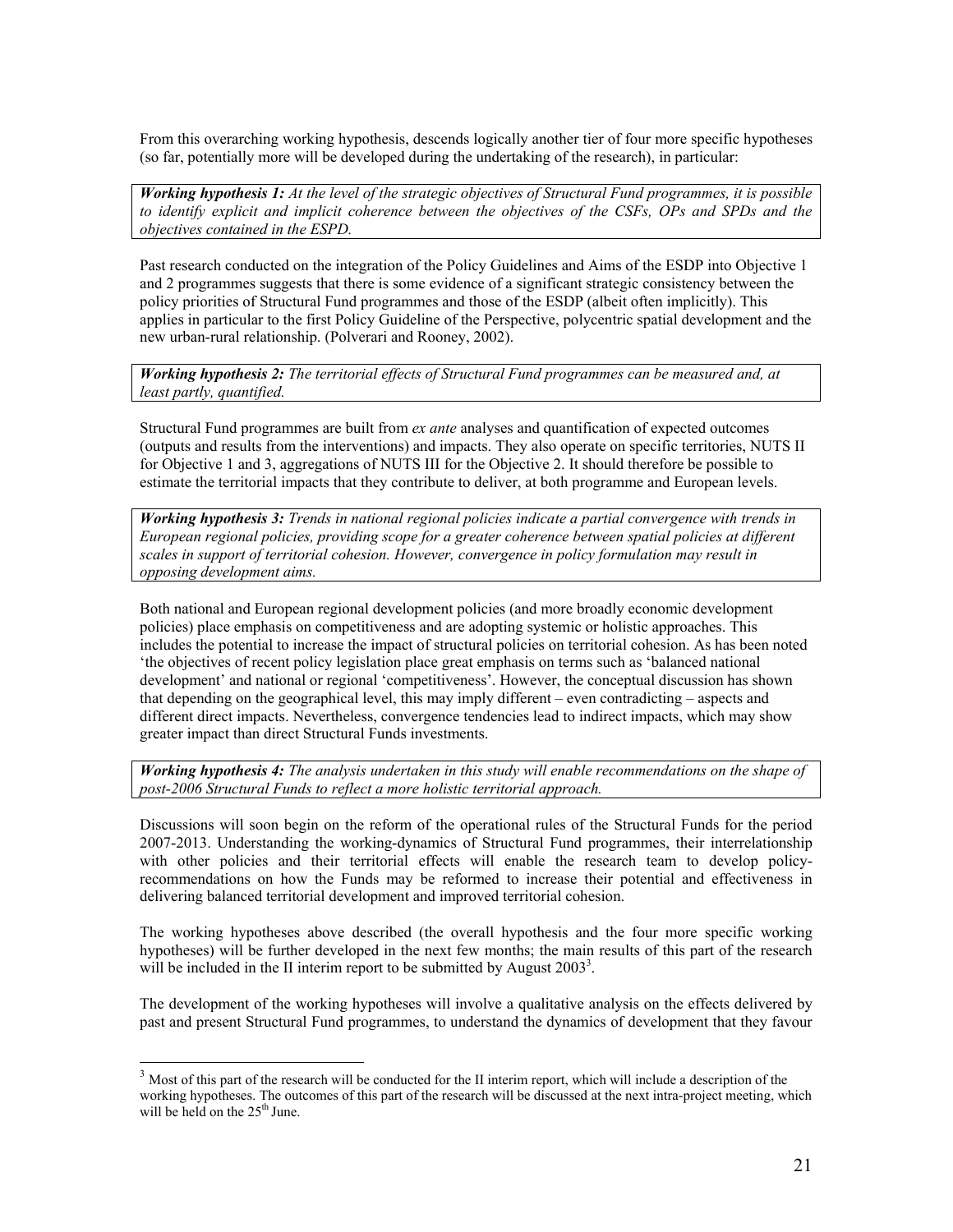and, as a consequence, their likelihood to produce the desired territorial impacts. This part of the research will include in particular:

- A review of available documentation and academic literature on this subject (on-going)
- A meta evaluation of the 1994-99 programmes (so far at the stage of documentation gathering)
- A review of current Structural Fund programme dynamics, by (i) desk research on secondary sources (on-going); (ii) in-depth analysis of a sample of Structural Fund programming documents and related evaluation reports, focussing particularly on delivery mechanisms and partnership arrangements; and, (iii) one or more focus groups with Commission and (potentially) national and/or programme level officials; and, finally,

In this respect, all aspects of Structural Fund programming will be analysed, namely strategies, policy contexts, governance and delivery systems.

So far, the research team has primarily been concerned with the adjustment of the work-plan as a result of the discussions held at the kick-off meeting last February; a mapping of 1994-99 and 2000-06 Structural Fund programmes (on-going); literature search on Structural Fund policy documents, evaluations, commentaries and academic literature (on-going); the establishment of dialogue with DG Regio to obtain relevant evaluation reports (on-going) and the preparation of a check-list and of a template for the country experts (attached) to support them in the standardised analyses of selected programming documents, complements the evaluation documentation. This particular task will be carried out in the next two months.

The working hypotheses will be tested in the subsequent phases of the project (especially via the analysis of the geography of Structural Fund spending and through the case studies), however, as has been mentioned, this part of the project will also provide the fundamental foundations for the elaboration of recommendations on how the post-2006 Structural Funds should be shaped in order to reflect a more holistic or systemic territorial approach. Such recommendations will include reflection on: designation criteria, strategic priorities and delivery mechanisms – all elements that are being addressed in the research above described.

A further contribution to the recommendations will be provided by a further step in the project - to be undertaken after the delivery of the second interim report - which is going to be devoted to the analysis of national regional policies, with the aim of understanding their interrelationship with European regional policies and how they could be made more consistent with each other. As a result of this analysis, moreover, a typology of national policies will be developed. This will address the strategic and delivery complementarity and coherence (or conflict) of domestic vis-à-vis European policies.

# **4 Reference Framework for the Analysis: European Spatial Development and Territorial Cohesion in the 21st Century (Working Package 3)**

Drawing on the work carried out under Working Package 1, the main concepts and indicators for carrying out a spatial analysis have been discussed. One of the main challenges is that spatial effects correspond neither to administrative boundaries nor to statistical geographical entities. The aim is to present the data at the NUTS III level, though in some cases it may even be more detailed than this. As the final output will be NUTS relevant, other preliminary or intermediate steps may have other spatial references and/or analysis. In order to be able to relate the analysis of spatial development to the implementation of the Structural Funds, time series will be chosen that reflect the time before the second Structural Funds period began, while others will reflect time after that period respectively.

Following the conceptual debate the question emerges: What criteria should be used for measuring spatial homogeneity and discontinuity? Three aspects are at stake:

#### **Thematic focus – territorial cross-sectoral approach**

Many debates equate territorial development with "regional economic development". The reference to the ESDP document however widens this aspect and clearly indicates that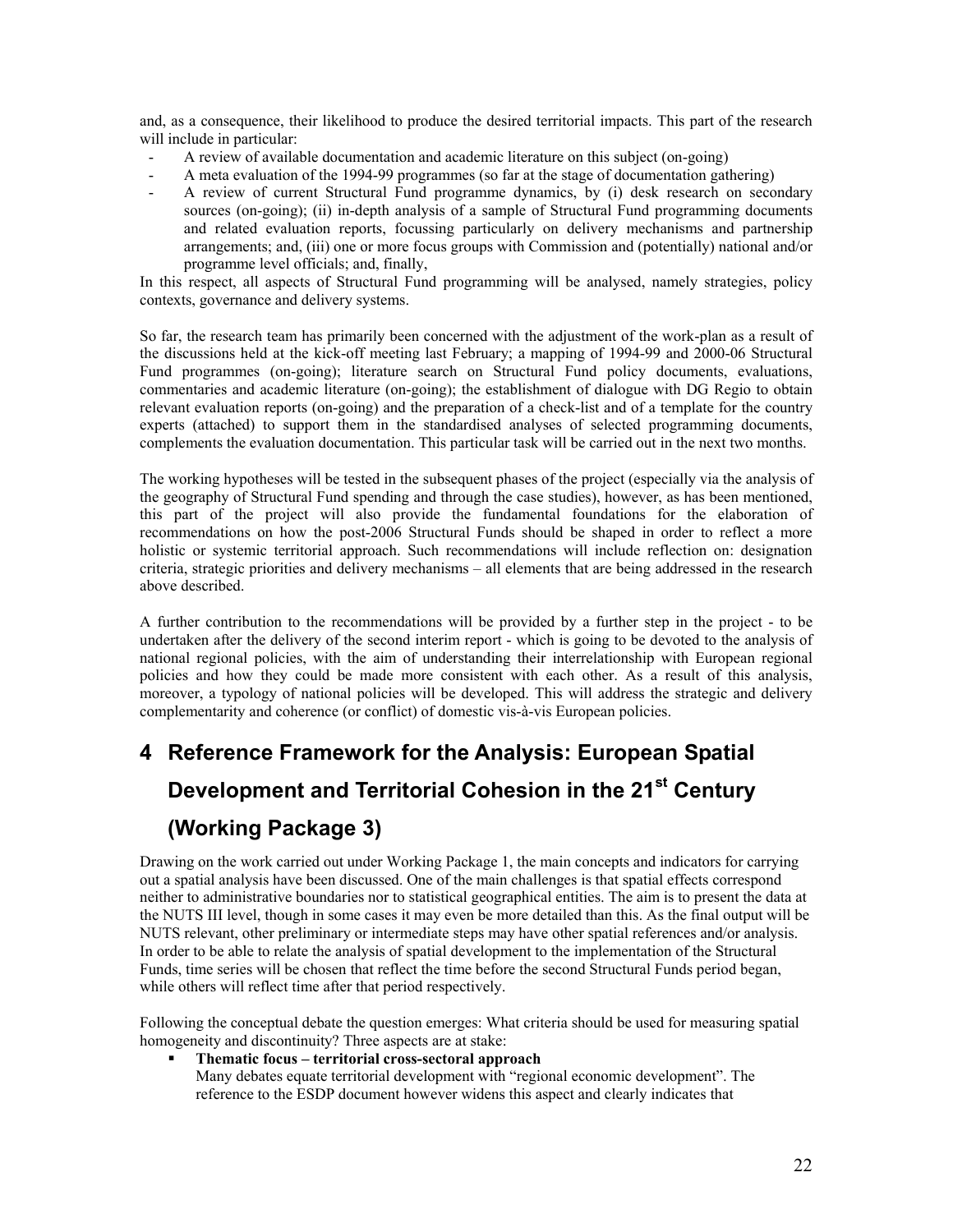environmental and social aspects are to be included. "This means, in particular, reconciling the social and economic claims for spatial development with the area's ecological and cultural functions and, hence, contributing to a sustainable, and at a large scale, balanced territorial development." (CEC 1999:10)

#### **Geographical focus – The European and regional levels**

In addition to the type of criteria, the question of the appropriate geographical scale also needs to be considered. The ESPON-debate on the choice of the appropriate geographical level has thus far clarified the fact that it will definitely be the European scale that is at stake, and this needs to be related to the regional level. Thus developments at the national and local levels are of less priority, although these may need to be considered from time to time as they shape what is happening at the regional level. As the regional level seems to be the link between the debate on European competitiveness and the debate on endowment and empowerment at the local level, we should try to analyse the regional level in a broader fashion, not only focusing on economic aspects but also on all kinds of potentials (environmental, social, economic etc.). This will enable a sharper focus on the nature of the endowment idea developed above.

 **Structural Funds focus – the relevance of the Structural Funds debate**  The focus of the study is on the territorial effects of the Structural Funds. Accordingly, the indicators chosen need to reflect the field of interventions and possible results and effects of the Structural Funds, and the period of Structural Funds interventions (1994-99).

Developing indicators and collecting data along these lines, should result in a set of European maps showing how different potentials are spread across Europe.

This is, however, only one part of the indicators and data work to be carried out in respect of this project. In addition, it will be necessary to map Structural Funds spending, and map the field of intervention of national policies, which are discussed in the succeeding chapters. The work on Structural Fund spending and national policies are thus at the heart of the issue of this project. Mapping European spatial development is a core issue for the ESPON strand 1 projects. In order to achieve the maximum effect, we would like to concentrate on the central issues and draw from the work carried out under strand 1 regarding European spatial development. Focusing on the concepts of "territorial cohesion" and "balanced development", and thus the results provided by the ESPON project 1.1.1 on polycentric development will be of special interest.

The following table presents concepts already discussed and a list of indicators that will prove useful for the impact assessments of EU policies. The focus is on cross-sectoral indicators at the regional level supporting European policy messages in the field of the Structural Funds.

| <b>Main Concepts</b>                                 | <b>Indicators</b>                                                                                                                                                                                                                                                                                                                                                                                                                                                                                                                                                                                        | <b>Time series</b>                                                                                       | Data availability<br>(as far as possible |
|------------------------------------------------------|----------------------------------------------------------------------------------------------------------------------------------------------------------------------------------------------------------------------------------------------------------------------------------------------------------------------------------------------------------------------------------------------------------------------------------------------------------------------------------------------------------------------------------------------------------------------------------------------------------|----------------------------------------------------------------------------------------------------------|------------------------------------------|
|                                                      |                                                                                                                                                                                                                                                                                                                                                                                                                                                                                                                                                                                                          |                                                                                                          | NUTS III level)                          |
| <b>Personal Wealth and</b><br><b>Quality of life</b> | The indicators describing personal wealth and quality of life are considered<br>important with regard to the EU policy aim of social and economic cohesion.<br>In this context the actual situation of the <i>inhabitants</i> (e.g. measured by income<br>per household or purchasing power standard) adds a more detailed picture to<br>the more generalised GDP indicators. With regard to structural policies the<br>relationship between the rate of change in transport infrastructure and the rate<br>of change in population density, GDP per employment needs to be taken into<br>consideration. |                                                                                                          |                                          |
|                                                      | GDP total<br>GDP per capita<br>Active population<br>Unemployment rate<br>Income per capita/household<br>Poverty rate                                                                                                                                                                                                                                                                                                                                                                                                                                                                                     | <b>REGIO</b><br><b>REGIO</b><br><b>REGIO</b><br><b>REGIO</b><br><b>ESPON 1.1.2</b><br><b>ESPON 2.1.1</b> |                                          |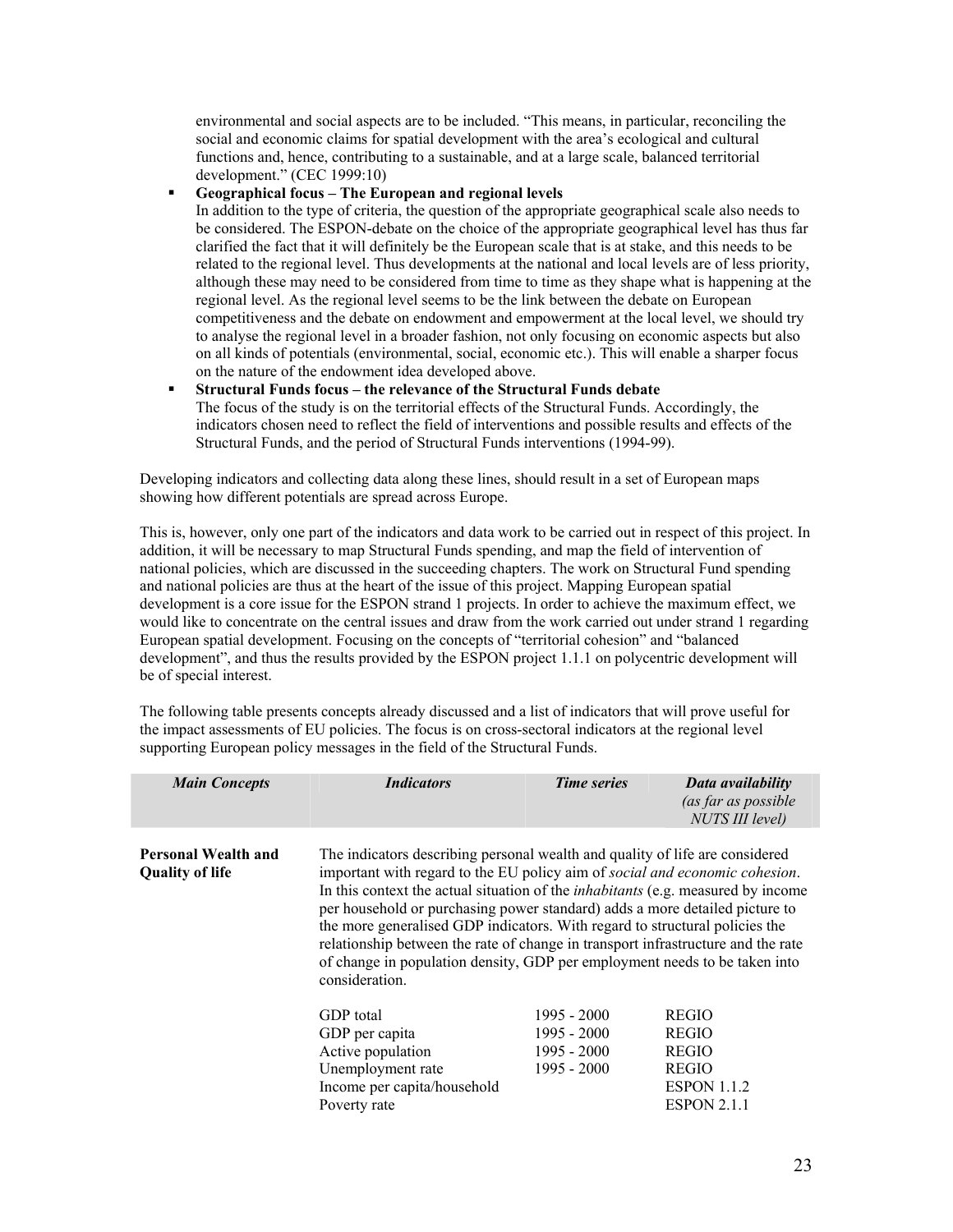### ESPON 3.1

 Employment rate by qualification and profession Purchasing Power Standard *Perhaps for case* 

*study level*  REGIO

| <b>Economic Growth</b>      | European competitiveness and the competitiveness of European regions is one<br>of the main goals behind the policy aim of polycentric development. Indicators<br>measuring the increase in GDP, Activity Rate, Productivity between two<br>periods by regions and sectors can be used to illustrate changes in economic<br>growth and competitiveness.<br><b>GDP</b> total<br>GDP per capita<br>Activity rate<br>Productivity<br>Persons employed by sectors<br>Cross value added at basic<br>prices by sectors (classification<br>of branches)                                                                                                                     | 1995 - 2000<br>$1995 - 2000$<br>1995 - 2000<br>$1996 - 1999$ p.a.<br>$1995 - 2000$<br>1995 - 2000 | <b>REGIO</b><br><b>REGIO</b><br><b>REGIO</b><br><b>REGIO</b><br>REGIO, ESPON 3.1<br>REGIO, ESPON 1.1.1                             |
|-----------------------------|---------------------------------------------------------------------------------------------------------------------------------------------------------------------------------------------------------------------------------------------------------------------------------------------------------------------------------------------------------------------------------------------------------------------------------------------------------------------------------------------------------------------------------------------------------------------------------------------------------------------------------------------------------------------|---------------------------------------------------------------------------------------------------|------------------------------------------------------------------------------------------------------------------------------------|
| <b>European integration</b> | The European dimension in spatial development is not only a question of scale<br>but also one of integration and interaction between European regions. This can<br>be illustrated by analysis of the flows between regions (migration, travellers,<br>tourism, freight, energy, water, information) in each sense, and over time.<br>Population<br>Population density<br>Tourist stays<br>Migration<br>Transport flows between<br>regions<br>European Employment Service<br>(EURES) job arrangements                                                                                                                                                                | $1995 - 2000$<br>$1995 - 2000$<br>1995 - 2000<br>Perhaps for case<br>study level                  | <b>REGIO</b><br><b>REGIO</b><br>REGIO, ESPON 1.3.3<br><b>ESPON 1.1.4</b><br><b>ESPON 1.2.1</b><br>EURES and national<br>statistics |
| <b>Private investments</b>  | The focus of this study is on the EU Structural Funds. However, public<br>funding cannot substitute private sector activities and thus the attractiveness of<br>certain areas in terms of economic activity is an important measure. Not least<br>considering the question as to whether this can be changed by public<br>intervention, domestic and foreign investments in the region by sectors, or<br>firms located in the region. Research and Development investments are<br>indicates for the attractiveness.<br>Patents<br>R&D expenditures<br>Enterprises by company size<br>(location of the 500 largest<br>companies per country)<br>Turnover of European | 1995 - 2000<br>1995 - 2000                                                                        | REGIO, ESPON 2.1.2<br>REGIO, ESPON 2.1.2<br><b>ESPON 1.1.1</b><br><b>ESPON 1.1.1</b>                                               |
|                             | Enterprises<br>Private capital stock an<br>investments in transport and<br>communication infrastructure<br><b>FDI</b>                                                                                                                                                                                                                                                                                                                                                                                                                                                                                                                                               | Perhaps for case<br>study level<br>Perhaps for case                                               | National sources,<br>partly OECD<br>National sources                                                                               |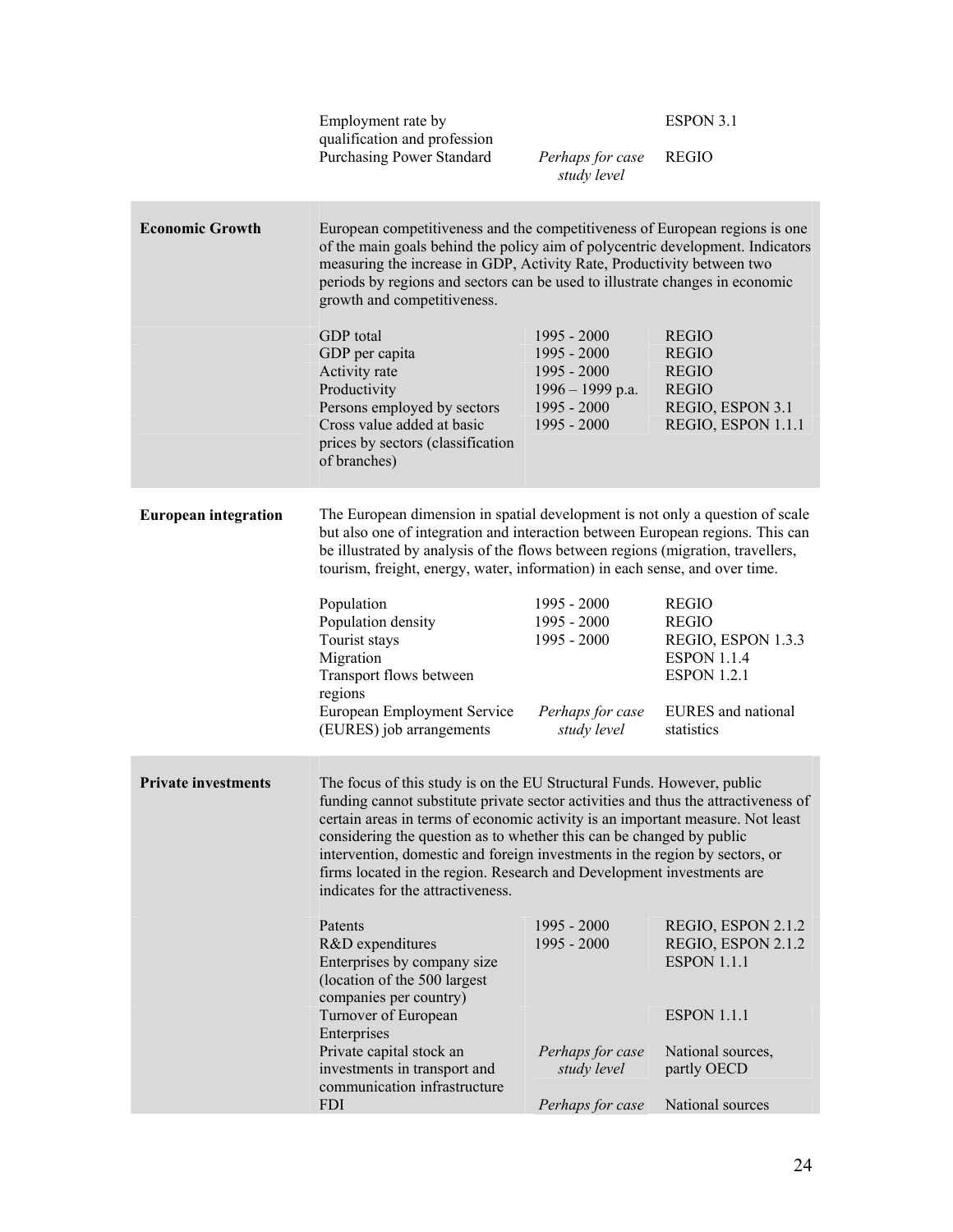|                          | study level                                                                                                                                                                                                                                                                                                                                                                                                                                                                                                                             |                                 |                                          |  |  |  |  |  |  |  |  |
|--------------------------|-----------------------------------------------------------------------------------------------------------------------------------------------------------------------------------------------------------------------------------------------------------------------------------------------------------------------------------------------------------------------------------------------------------------------------------------------------------------------------------------------------------------------------------------|---------------------------------|------------------------------------------|--|--|--|--|--|--|--|--|
| <b>Human Development</b> | With regard to the policy aim of social cohesion and in the light of the<br>attractiveness, integrated socio-economic and environmental impact indicators<br>also need to be considered. This can e.g. involve indicators in the field of the<br>educational level present in a region, as well as indicators on the quality of the<br>environment. Regarding environmental indicators, analytical units such as<br>catchment areas or watersheds when calculating the indictors for artificial<br>surfaces etc. need to be considered. |                                 |                                          |  |  |  |  |  |  |  |  |
|                          | Educational level of population<br>Human Capital<br>(Rolf Derenbach)                                                                                                                                                                                                                                                                                                                                                                                                                                                                    | $1995 - 2000$<br>1996-99 p.a.   | <b>REGIO</b><br>ESPON 3.1                |  |  |  |  |  |  |  |  |
|                          | University students / university<br>cities                                                                                                                                                                                                                                                                                                                                                                                                                                                                                              |                                 | <b>ESPON 1.1.1</b>                       |  |  |  |  |  |  |  |  |
|                          | Artificial surfaces - urban<br>fabric                                                                                                                                                                                                                                                                                                                                                                                                                                                                                                   | $1990 - 2000$                   | CORINE, ESPON 3.1                        |  |  |  |  |  |  |  |  |
|                          | Artificial surfaces – industrial,<br>commercial and transport units                                                                                                                                                                                                                                                                                                                                                                                                                                                                     | $1990 - 2000$                   | CORINE, ESPON 3.1                        |  |  |  |  |  |  |  |  |
|                          | Artificial surfaces - non-<br>agricultural vegetated areas                                                                                                                                                                                                                                                                                                                                                                                                                                                                              | $1990 - 2000$                   | CORINE, ESPON 3.1                        |  |  |  |  |  |  |  |  |
|                          | Pollution/quality of air and<br>(drinking) water, and on soil,<br>particularly the contamination<br>of soil                                                                                                                                                                                                                                                                                                                                                                                                                             | Perhaps for case<br>study level | EEA and JRC-ISPRA                        |  |  |  |  |  |  |  |  |
|                          | Pollution/quality of (drinking)<br>water                                                                                                                                                                                                                                                                                                                                                                                                                                                                                                | Perhaps for case<br>study level | EEA and JRC-ISPRA                        |  |  |  |  |  |  |  |  |
|                          | Pollution/quality of soil,<br>particularly the contamination<br>of soil                                                                                                                                                                                                                                                                                                                                                                                                                                                                 | Perhaps for case<br>study level | EEA and JRC-ISPRA                        |  |  |  |  |  |  |  |  |
| <b>Spatial Endowment</b> | The conceptual debate has illustrated that the policy aim of territorial cohesion<br>is interlinked with the idea of spatial endowment. A number of endowment<br>factors have already been addressed by the indicators listed above. However,<br>additional indicators would be valuable, e.g. in the field of social fixed capital<br>invested in the region and existing assets such as accessibility to certain<br>development assets.                                                                                               |                                 |                                          |  |  |  |  |  |  |  |  |
|                          | Market accessibility potential<br>(population, GDP) by transport<br>mode                                                                                                                                                                                                                                                                                                                                                                                                                                                                |                                 | <b>ESPON 2.1.1</b>                       |  |  |  |  |  |  |  |  |
|                          | Rurality - rural-urban<br>population                                                                                                                                                                                                                                                                                                                                                                                                                                                                                                    |                                 | <b>ESPON 1.1.2</b>                       |  |  |  |  |  |  |  |  |
|                          | Polycentricity<br>Cultural heritage                                                                                                                                                                                                                                                                                                                                                                                                                                                                                                     |                                 | <b>ESPON 1.1.1</b><br><b>ESPON 1.3.3</b> |  |  |  |  |  |  |  |  |
|                          | Public administration functions                                                                                                                                                                                                                                                                                                                                                                                                                                                                                                         |                                 | <b>ESPON 1.1.1</b>                       |  |  |  |  |  |  |  |  |
|                          | by cities<br>Public capital stock and                                                                                                                                                                                                                                                                                                                                                                                                                                                                                                   | Perhaps for case                | National sources,                        |  |  |  |  |  |  |  |  |
|                          | investments in transport and                                                                                                                                                                                                                                                                                                                                                                                                                                                                                                            | study level                     | partly OECD                              |  |  |  |  |  |  |  |  |
|                          | communication infrastructure                                                                                                                                                                                                                                                                                                                                                                                                                                                                                                            |                                 |                                          |  |  |  |  |  |  |  |  |

The logic behind the choice of these particular families of indicators is the following: in the long run, endowment and human development investments will intensify European integration and interdependency across regions, increasing regional attractiveness to external investments and the productivity of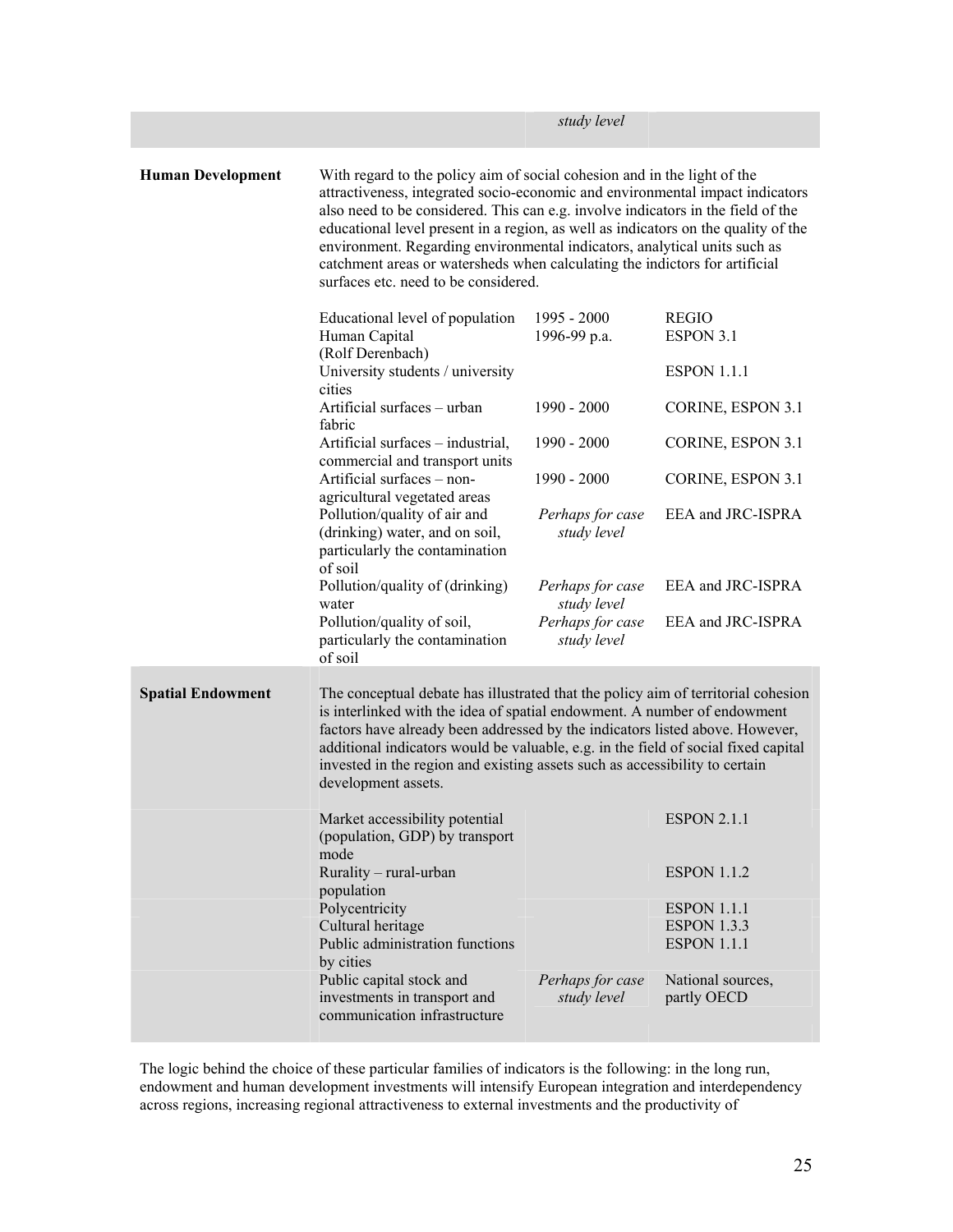endogenous resources, leading towards higher economic growth and personal wealth, measured in terms of overall quality of life. On the other hand in the short term all other possibilities may happen (regions with high endowment and low development and vice versa...). It may also be that, if public funds are relatively important and continuous, the region develops an increasingly dependent economy, and is thus unable to compete by itself.

Past experience suggests that investment in the transport and communications infrastructure, public utilities and productive human capital, are among the basic conditions of achieving economic growth and increased welfare over a determined period of time. In this respect, public and some forms of private capital stock constitute important indicators in terms of measuring the evolution of European territorial balance, and may be used to describe most of the main concepts related to the Structural Funds. We can distinguish between social and productive capital stock and investment. On the one hand, social capital stock and investment fundamentally refer to education and health, areas closely related to the concepts of quality of life, human development and spatial endowment. Productive capital stock, on the other hand, refers to a much broader range of activities and expenditure lines related to concepts of personal wealth, economic growth, European integration, human development, etc. Some spatially relevant examples for the purpose of this study would be highways, ports, airports, railways, hydraulic infrastructure, etc. This data exists e.g. for the Spanish economy in its territorial distribution (NUTS3) for the period 1964-2000, compiled by the Instituto Valenciano de Investigaciones Económicas (IVIE) on behalf of the BBVA Foundation (a private entity). The OECD has capital stock homogenised data for 9 of the 15 EU countries in its International Sectoral Database (ISADB). The data compiled by IVIE is consistent with the OECD database, however, the availability of homogenised data for the whole of an enlarged Europe is admittedly problematic. Because of the problem of data availability this approach will probably be limited to the case study level.

In general, to facilitate a territorial reading, the indicators will be mapped in terms of absolute and relative values by administrative zones, and in terms of discontinuities.

# **5 The Geography of Structural Fund Investment (1994-99):**

# **Spending and Output by Region**

## **(Working Package 4)**

One of the core elements of this ESPON project is the mapping of the geography of Structural Funds spending per NUTS III level. In order to be able to present tangible results in the Second Interim Report, this Working Package begun ahead schedule and is currently engaged in conducting an in-depth methodology definition. After the kick-off meeting, where general data availability and methodical preferences were discussed with the project leader and all project partners, the focus is now on concrete challenges such as

- $\blacksquare$  checking data availability on the EU and the national levels.
- data gathering for each country, including all programmes with SF co-financing,
- structuring the expenditure data per NUTS III regions,
- developing the supporting tools for data classification and organization (ACCESS based),
- developing a SF spending typology.

The WP 4 leader is working on the definition and improvement of all five tasks. Development will proceed according to the overall work plan and time table for the ESPON 2.2.1 project.

## **5.1 Checking data availability on the EU and national levels**

With regard to the first step, an extensive search has been undertaken with regard to already existing data on SF expenditure, preferably on the NUTS III level. The web sites of DG REGIO, DG EMPLOI, DG ENVIRON, DG FISH, DG AGRI and available reports have been checked. Several persons in DG REGIO and in national Structural Funds co-ordination units have been contacted.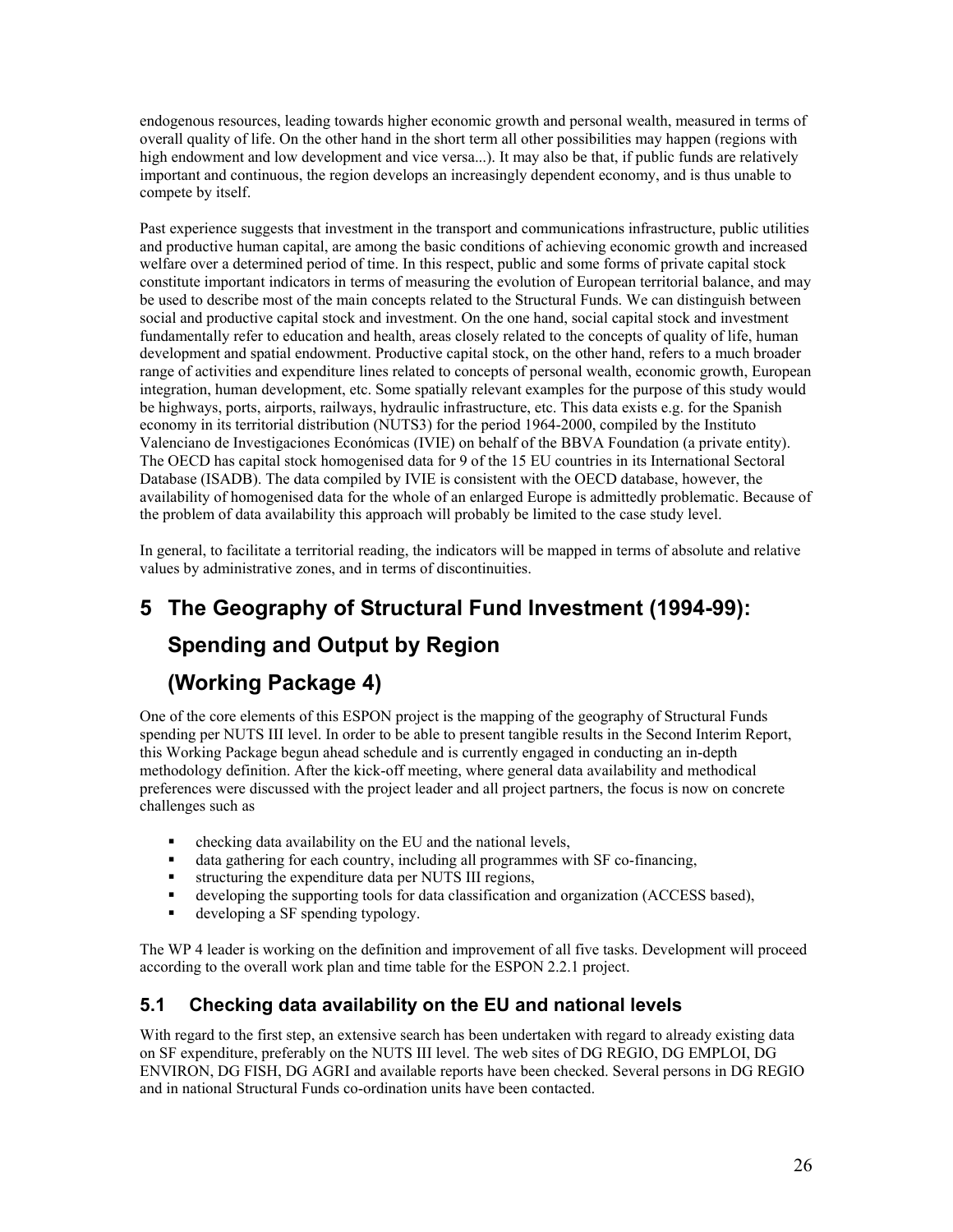The results of these extensive searches are as yet however rather ambiguous. On the one hand, there is a lot of information regarding each kind of EU expenditure, per fund involved and per Programme. But, on the other hand, the information is almost entirely organised per country or region (that is, in Spain NUTS II, in Germany NUTS I, etc.), whereas detailed information on the NUTS III level is difficult to find. Another challenge are the interregional programmes and projects such as INTERREG, RECITE, ECOS where the Structural Funds have been distributed among various regions (and not necessarily NUTS III) or countries.

As of this time we have identified the following information sources with useful data on Structural Funds spending per region.

#### **Information Sources html (some documents are in PDF-format):**

- **All ERDF leaded Programmes 1994-1999 (including ESF), including OP and SPD, Community Initiatives, Major Projects per country:**
- http://europa.eu.int/comm/regional\_policy/reg\_prog/rphom\_en.htm **Specific information on transport infrastructures (especially Country Reports):**
- http://europa.eu.int/comm/regional\_policy/sources/docgener/evaluation/trans/index\_en.htm
- **General Information on the Structural Funds in 1999 (first and second part =Financial Annexes with detailed Programme Information per country):**  http://europa.eu.int/eur-lex/en/com/rpt/2000/act698en01/com2000\_0698en01-01.pdf http://europa.eu.int/eur-lex/en/com/rpt/2000/act698en01/com2000\_0698en01-02.pdf
- **General Information on the Structural Funds in 1998:**  http://europa.eu.int/comm/regional\_policy/sources/docgener/informat/irfs98\_en.pdf
- **General Information on the Structural Funds in 1997:**  http://europa.eu.int/comm/regional\_policy/sources/docgener/informat/irka\_en.pdf
- **General Information on the Cohesion Fund in 1999 (detailed project information):**  http://europa.eu.int/eur-lex/en/com/rpt/2000/com2000\_0822en01.pdf
- **Impact of Structural Funds on Sustainable Development (second part and annexes):**  http://europa.eu.int/comm/regional\_policy/sources/docgener/evaluation/doc/sustainable\_vol2.pdf http://europa.eu.int/comm/regional\_policy/sources/docgener/evaluation/doc/sustainable\_annexes.pdf
- **EAGGF Spending per country (page 102 ff., expenditure only for 00-06 or for NUTS I, when 94- 99):**

http://europa.eu.int/comm/agriculture/publi/agrep2000/2000\_en.pdf

 **Midterm evaluation Objective 5a and 5b 1994-1999 with reports for some countries (5b) In the TABLES part of the full evaluation on page 12 is a contact list with all regional evaluators for 5b:** 

http://europa.eu.int/comm/agriculture/eval/reports/rurdev5ab/index\_en.htm

## **5.2 Data gathering for each country, including all programmes with SF**

### **co-financing**

With regard to the data gathering for each country, the work will be carried out by the national experts in the spring period of 2003.

In order to facilitate the data gathering and the information search on the national and regional levels, the partner responsible for WP4 is preparing a 'wish list', explaining in detail the data requirements (detailed programmes, projects) and giving first indications of where to find national data on the web (above mentioned information sources).

In addition, the WP leader determines basic indications for the data looked for. In general, and if available, the SF spending data should reflect:

- Amount in **EURO**.
- **Final SF Allocation** and NOT initially planned resources
- **SF participation** and NOT total budget of the programmes or projects (if necessary determine through % calculations)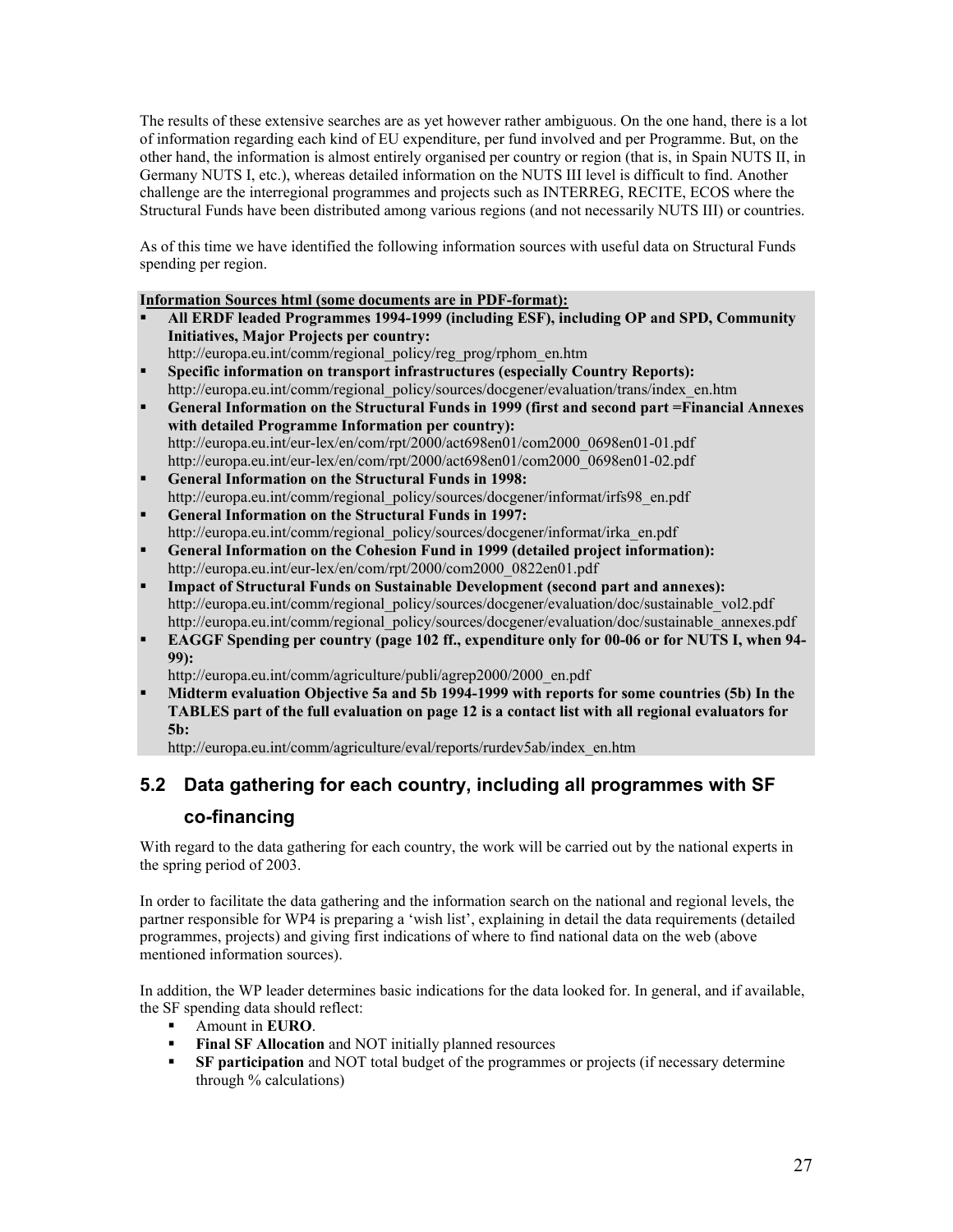- **Final situations**, or quasi final situations when the programmes are still due to be officially closed.
- In **co-operation projects** (not INTERREG, RECITE, ECOS), the final SF participation will be assigned to the **lead region**.

The wish list and these indications will be disseminated among the national experts at the beginning of April 2003, so that the data gathering can start on the national and regional levels.

The final objective is to obtain data for the NUTS III level.

Nevertheless, and keeping in mind the programming structure and the data availability in some countries, it is important to already prepare possible strategies for structuring the expenditure data per NUTS III region.

## **5.3 Structuring the expenditure data per NUTS III regions**

The first and best situation is the structuring according to real financial data.

If this is not possible, the second best solution is the application of one or more structuring instruments. If the SF spending data is definitely not available on the NUTS II level from the programme managers, national or European sources, there are still some strategies to structure the spending per NUTS III region of the funding assigned to one NUTS II region.

The proposed instruments for structuring the expenditure data per NUTS III regions are:

- Closer analysis of **involved NUTS III region** in larger Objective 2 Programmes, because the eligible areas are defined on NUTS V level and in most NUTS II regions geographically concentrated. *Example:* The OP Aragon 1994-1996 and 1997-1999 is programmed on the regional (NUTS II) level. After a second look, however, it turns out that the eligible areas are all concentrated in the NUTS III area Saragossa.
- Closer analysis of **post code and site of single projects** (major projects, infrastructure projects, Community Initiatives, Innovative Actions). *Example:* As a 'non-regional' fund, the Cohesion Fund does not record assistance granted by region. But after a quick analysis of the Annual Report of the Cohesion Fund 1999, the projects can be assigned to NUTS III regions.
- Lecture on the available **ex post evaluation**s of Objective 1, 2,5b and 6, and contacting the national evaluators. They should have a deeper knowledge of the geographical distribution of the large programmes, if there are uneven situations.
- Contacting the **programme managers** at the national and/or regional levels. They should be able to indicate uneven or even distributions of SF spending in their region, or – even better – the possible existence of regional analysis or studies on the same subject.

The third and worst case would be the definite unavailability of data on the NUTS III level. For that very improbable case, the maintenance of the NUTS II data should be considered. In any case, the decision should be case-sensitive, given the differences in size between NUTS II regions from one country (e.g. Spain, Sweden) or another (e.g. Belgium, Germany).

# **5.4 Developing the supporting tools for data classification and**

#### **organization**

Parallel to the check on data availability, the WP4 leader has already developed a supporting tool for the data classification and organization, once the data has become available.

The tools comprise one overall resuming ACCESS database, which could be used for transferring the data into a Geographical Information System.

At the same time, EXCEL sheets for each country have been developed which facilitate the data introduction for the national experts.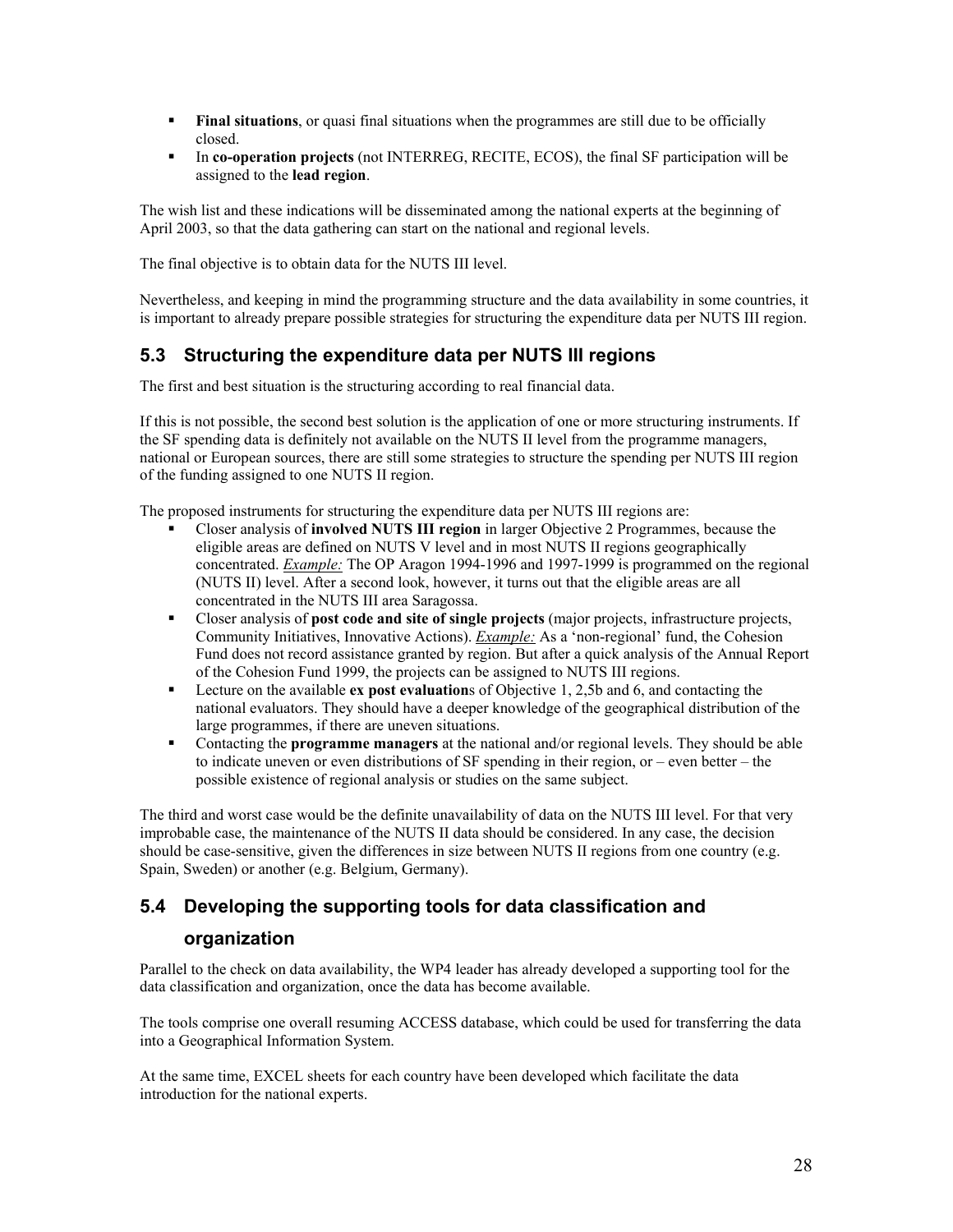In order to test the adequacy of the tools, the WP4 leader has already started a pilot introduction of SF spending data for SPAIN. Another pilot introduction for Sweden is also foreseen. After checking the tools, they will be disseminated among the national experts, from April 2003 onwards.

## **5.5 Developing a SF spending typology**

The last step before mapping the obtained data will be the development of a SF spending typology. Given the variety of spending typologies among the different EU member states, it will not be possible to use one detailed typology for all countries.

One feasible possibility to classify SF spending is, however, the use of different classes according to the predominant funds involved (ERDF, ESF, Cohesion), and other classes according to the predominant character of the SF programme (Obj.  $5 =$  rural development, innovative actions  $=$  experimental spending). The potential resulting typology is reflected in the following matrix:

| <b>TYPE OF</b>          | <b>REGIONAL</b>                                                                                                                       | <b>AGRICULTURE,</b> | <b>SOCIAL</b>        | <b>BASIC INFRA-</b> | <b>INNOVATION</b>   |
|-------------------------|---------------------------------------------------------------------------------------------------------------------------------------|---------------------|----------------------|---------------------|---------------------|
| <b>SPENDING</b>         | DEVELOPMENT,                                                                                                                          | <b>FISHERY,</b>     | <b>INTEGRATION,</b>  | <b>STRUCTURE,</b>   | <b>AND</b>          |
|                         | <b>PRODUCTIVE</b>                                                                                                                     | <b>RURAL</b>        | <b>HUMAN</b>         | <b>EUROPEAN</b>     | <b>EXPERIMENTAL</b> |
| <b>SF</b>               | <b>INFRA-STRUCTURE</b>                                                                                                                | <b>DEVELOPMENT</b>  | <b>RESOURCES</b>     | <b>COHESION</b>     | <b>SPENDING</b>     |
| <b>PROGRAMME</b>        | R                                                                                                                                     | A                   | S                    | $\mathbf C$         | I                   |
| Objective 1/6 - ERDF    | $\blacktriangledown$                                                                                                                  |                     |                      |                     |                     |
| Objective $1/6 - ESF$   |                                                                                                                                       |                     | $\triangledown$      |                     |                     |
| Objective $1/6 - EAGGF$ |                                                                                                                                       | ☑                   |                      |                     |                     |
| Objective $1/6 - IAGF$  |                                                                                                                                       | ☑                   |                      |                     |                     |
| Objective $2 - ERDF$    | $\triangledown$                                                                                                                       |                     |                      |                     |                     |
| Objective $2 - ESF$     |                                                                                                                                       |                     | $\sqrt{}$            |                     |                     |
| Objective 3             |                                                                                                                                       |                     | ☑                    |                     |                     |
| Objective 4             |                                                                                                                                       |                     | $\blacktriangledown$ |                     |                     |
| Objective 5a            |                                                                                                                                       | $\triangledown$     |                      |                     |                     |
| Objective 5b            |                                                                                                                                       | ☑                   |                      |                     |                     |
| Projects Cohesion Fund  |                                                                                                                                       |                     |                      | ☑                   |                     |
| Leader II               |                                                                                                                                       | ☑                   |                      |                     |                     |
| Adapt/ Employment       |                                                                                                                                       |                     | $\triangledown$      |                     |                     |
| Rechar II/ Resider II/  | ☑                                                                                                                                     |                     |                      |                     |                     |
| Retex/Konver/SME        |                                                                                                                                       |                     |                      |                     |                     |
| Peace                   | $\blacktriangledown$                                                                                                                  |                     |                      |                     |                     |
| Urban                   | $\triangledown$                                                                                                                       |                     |                      |                     |                     |
| Regis II                | $\blacktriangledown$                                                                                                                  |                     |                      |                     |                     |
| Pesca                   |                                                                                                                                       | ☑                   |                      |                     |                     |
| Innovative Actions Art. |                                                                                                                                       |                     |                      |                     | ☑                   |
| 10 ERDF (RIS, RTT,      |                                                                                                                                       |                     |                      |                     |                     |
| RISI, Terra, NSfE,      |                                                                                                                                       |                     |                      |                     |                     |
| Culture, TEP)           |                                                                                                                                       |                     |                      |                     |                     |
|                         | * The INTERREG II CI, the REGIS II CI as well as the RECITE and the ECOS Ouverture Innovative Actions will be treated separately in a |                     |                      |                     |                     |
|                         | detailed analysis of the Structural Funds spending focused on transnational and -regional co-operation.                               |                     |                      |                     |                     |

#### **SF spending typology:**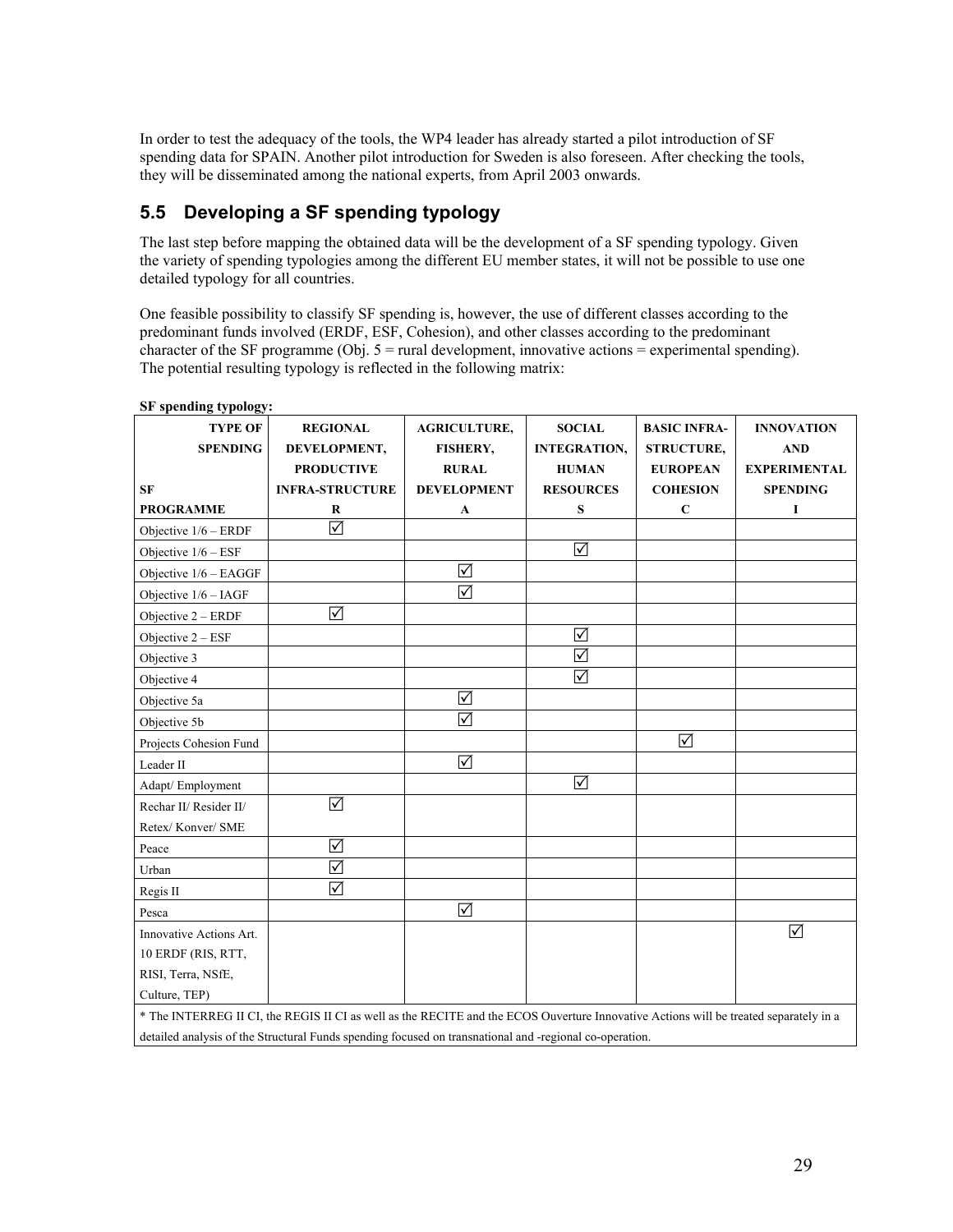## **6 Next Steps**

The project will proceed in accordance with the timetable presented in Annex 1. For the ongoing work before delivery of the Second Interim Report, the main emphasis will be on Working Packages 2 (Formulation of Hypothesis) and 4 (Geography of Structural Funds). As far as possible we will try to begin with the work on Working Package 7 (Interreg Co-operation) earlier than anticipated in the tender in order to be able to give first indications on this issue in the Second Interim Report.

Thus we plan to present first results of a number of working packages in the Second Interim Report in August 2003. In parallel to the work on policy concepts and methodology, work on three working packages has already begun:

#### **Hypotheses for the Assessment of the Territorial Impact of the Structural Funds**

The research undertaken in this working package aims at understanding the content and implementation of past and present Structural Funds programmes, in order to assess the spatial implications of past Structural Fund policies and the potential of current Structural Funds programmes to improve the Union's territorial cohesion. The analysis will be predominantly qualitative and will be supplemented and integrated by the quantitative analysis carried out at a later stage of the project.

Based on a number of meta evaluations, a literature review and desktop-studies, the Second Interim Report will present a **first working hypotheses regarding the territorial impact of the Structural Funds** and their contribution to territorial cohesion.

#### **The Geography of the Structural Funds**

The most challenging part of the project is the mapping of the geography of Structural Funds spending per NUTS III level. For the time being, there is no information available illustrating the distribution of Structural Funds spending during the 1994-99 period over NUTS III regions. A number of challenges regarding methodology and data availability etc. are thus still to be solved. However, for the Second Interim Report it is planned to present a **map on the spending of Structural Funds Money (1994-99 period) at the NUTS III Level** and first results as regards the building of typologies of the type of spending.

#### **Reference Framework for the Analysis**

In order to be able to describe the territorial impact of the Structural Funds, it is necessary to map territorial development in Europe and in accordance with EU spatial policy aims. A conceptual framework will be elaborated for operationlising EU spatial policy aims such as territorial cohesion, polycentrism, spatial integration etc. Once this is done the aim is to present data at the NUTS III level taking into account time series reflecting the time before and after the second Structural Funds period. Building upon the method tested in SPESP, it is intended to investigate spatial discontinuities for the chosen indicators. Looking at **spatial discontinuities** before the implementation of the Structural Funds and in more recent times will help to show in what areas discontinuities have become stronger or weaker. In a later step the change in spatial discontinuities will be compared to the geography of the Structural Funds.

At present it cannot be predicated which maps the project will produce here. However, it is rather likely that the work of this working package will **mirror the work carried out by projects under ESPON strand 1**.

During the middle of 2003, work on Working Packages 5 (Comparative Analysis of National Systems Affecting Structural Funds) and 6 (Structural Funds Influence on Territorial Cohesion and Specialisation) will commence.

The next meeting of all working package leaders within the project is planned to coincide with with DG Regio's Structural Funds Conference in Budapest in June 2003.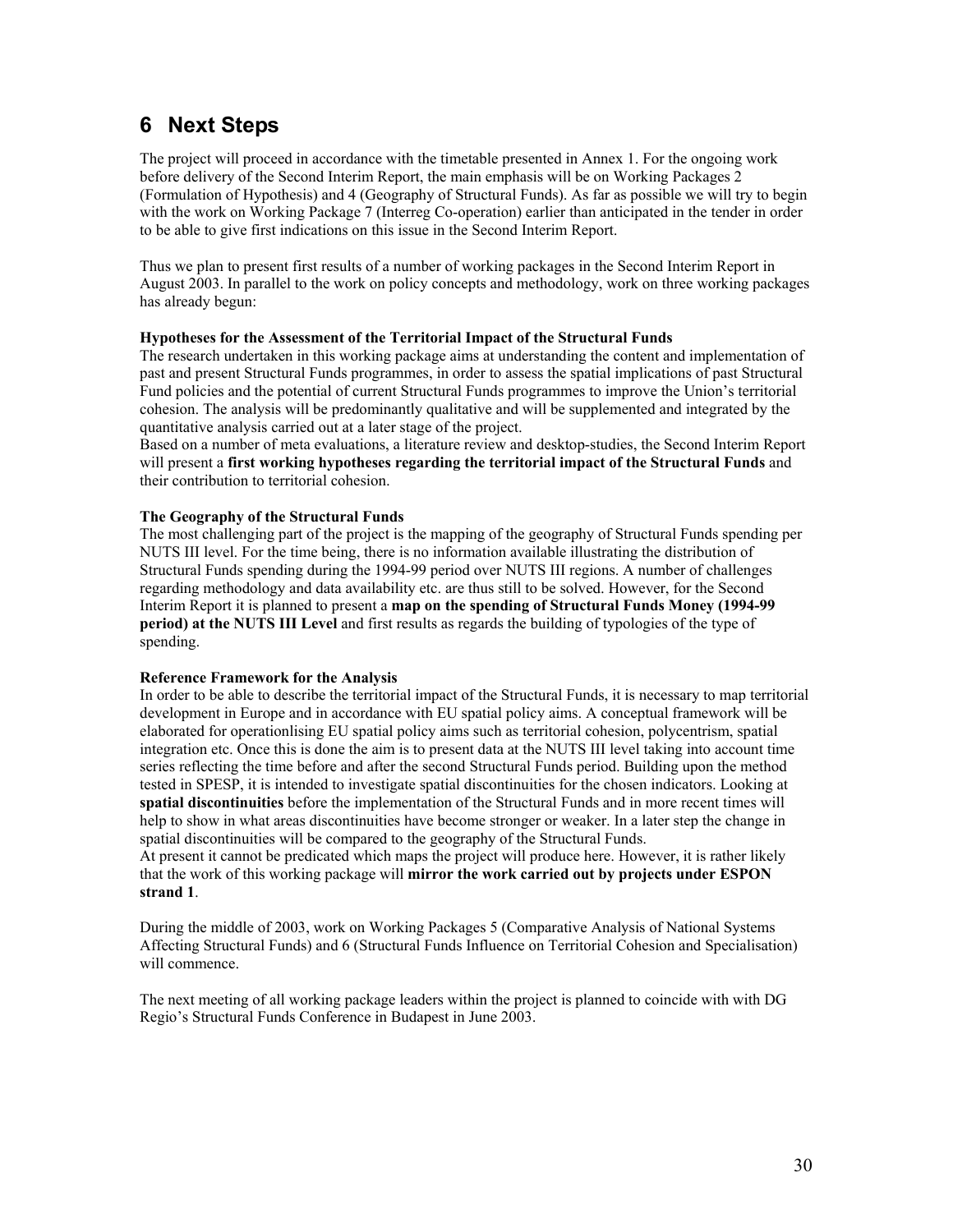## **7 References**

- Bachtler J. and Downes R. (2002) *The Reform Of The Structural Funds: A Review Of The Recent Debate*, paper prepared for the twenty-third meeting of the Sponsors of the European Policies Research Centre, Ross Priory, Loch Lomondside, 7-8 October 2002.
- Bachtler J. and Raines (2002) *A New Paradigm for Regional Policy? Reviewing Recent Trends in Europe*, paper prepared for the twenty-third meeting of the Sponsors of the European Policies Research Centre, Ross Priory, Loch Lomondside, 7-8 October 2002.
- Beugelsdijk, M. (2002) *Should Structural policy be discontinued? The macro-economic impact of Structural Policy on the EU-15 and the main candidate countries*, Research Memorandum WO no 693, July 2002.
- Böhme, K. (2002) *Nordic Echoes of European Spatial Planning*. Stockholm: Nordregio.
- Camagni, R. (2002) 'On the Concept of Territorial Competitiveness: Sound or Misleading?' *Urban Studies* 29(13), pp 2395-2411.
- CEC (1999) *European Spatial Development Perspective (ESDP)*. Luxembourg: Office for Official Publications of the European Community.
- CEC (2001) *Unity, solidarity, diversity for Europe, its people and its territory: Second report on economic and social cohesion*. Luxembourg: Office for Official Publications of the European Community.
- Los retos de la ampliación, los fondos estructurales y las reformas estructurales, Libro marrón 2001 del circulo de empresarios sobre "El papel de España en una Unión europea ampliada", Febrero 2002.
- Pezzini, M. (2003) *Summary of the Main Points to be Developed*. Presentation at the meeting of the EU Sub-Committee on Spatial and Urban Development, Brussels 18 February 2003.
- Polverari L. and Rooney M. (2002) with McMaster I., Raines P. and Bachtler J., and Böhme K. and Mariussen Å., *The Spatial and Urban Dimension in the 2000-06 Objective 1 Programmes*. Overview, February 2002.
- Taylor S., Polverari L. and Raines P. (2001), *Mainstreaming the Horizontal Themes into Structural Fund programming*, IQ-Net Thematic Paper 10(2), December 2001.